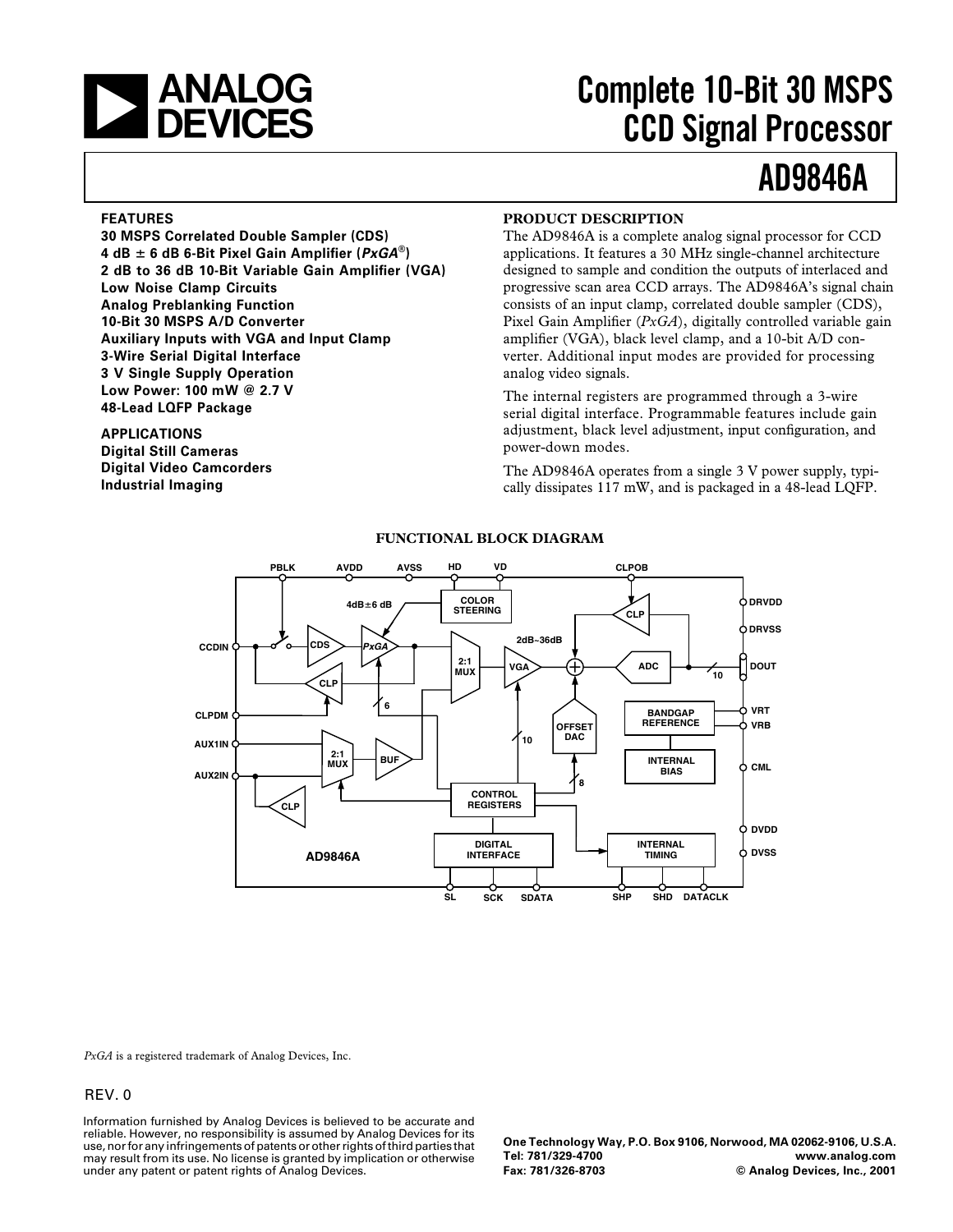# **AD9846A–SPECIFICATIONS GENERAL SPECIFICATIONS** (T<sub>MIN</sub> to T<sub>MAX</sub>, AVDD = DVDD = 3.0 V,  $f_{\text{DATACLK}}$  = 30 MHz, unless otherwise noted.)

| Parameter                       | Min   | Typ                    | Max                                      | Unit                   |  |  |  |
|---------------------------------|-------|------------------------|------------------------------------------|------------------------|--|--|--|
| TEMPERATURE RANGE               |       |                        |                                          |                        |  |  |  |
| Operating                       | $-20$ |                        | $+85$                                    | $\rm ^{\circ}C$        |  |  |  |
| Storage                         | $-65$ |                        | $+150$                                   | $^{\circ}C$            |  |  |  |
| POWER SUPPLY VOLTAGE            |       |                        |                                          |                        |  |  |  |
| Analog, Digital, Digital Driver | 2.7   |                        | 3.6                                      | V                      |  |  |  |
| POWER CONSUMPTION               |       |                        |                                          |                        |  |  |  |
| Normal Operation                |       |                        | (Specified Under Each Mode of Operation) |                        |  |  |  |
| Power-Down Modes                |       |                        |                                          |                        |  |  |  |
| Fast Recovery Mode              |       | 85                     |                                          | mW                     |  |  |  |
| Standby                         |       | 5                      |                                          | mW                     |  |  |  |
| Total Power-Down                |       |                        |                                          | mW                     |  |  |  |
| <b>MAXIMUM CLOCK RATE</b>       | 30    |                        |                                          | <b>MHz</b>             |  |  |  |
| A/D CONVERTER                   |       |                        |                                          |                        |  |  |  |
| Resolution                      | 10    |                        |                                          | <b>Bits</b>            |  |  |  |
| Differential Nonlinearity (DNL) |       | $\pm 0.5$              | $\pm 1.0$                                | <b>LSB</b>             |  |  |  |
| No Missing Codes                | 10    |                        |                                          | <b>Bits Guaranteed</b> |  |  |  |
| Full-Scale Input Voltage        |       | 2.0                    |                                          | V                      |  |  |  |
| Data Output Coding              |       | <b>Straight Binary</b> |                                          |                        |  |  |  |
| <b>VOLTAGE REFERENCE</b>        |       |                        |                                          |                        |  |  |  |
| Reference Top Voltage (VRT)     |       | 2.0                    |                                          | V                      |  |  |  |
| Reference Bottom Voltage (VRB)  |       | 1.0                    |                                          | V                      |  |  |  |

Specifications subject to change without notice.

# $\textbf{DIGITAL SPECIFICATIONS}$  (DRVDD = 2.7 V,  $\textbf{C}_L = 20$  pF unless otherwise noted.)

| Parameter                                                                                                                                       | <b>Symbol</b>                                                                 | Min | Typ            | Max | Unit                |  |
|-------------------------------------------------------------------------------------------------------------------------------------------------|-------------------------------------------------------------------------------|-----|----------------|-----|---------------------|--|
| LOGIC INPUTS<br>High Level Input Voltage<br>Low Level Input Voltage<br>High Level Input Current<br>Low Level Input Current<br>Input Capacitance | $\rm V_{IH}$<br>$\rm V_{II}$<br>$I_{\rm IH}$<br>$I_{IL}$<br>$\mathrm{C_{IN}}$ | 2.1 | 10<br>10<br>10 | 0.6 | V<br>μA<br>μA<br>pF |  |
| <b>LOGIC OUTPUTS</b><br>High Level Output Voltage, $I_{OH} = 2 \text{ mA}$<br>Low Level Output Voltage, $I_{OL} = 2$ mA                         | $\rm V_{OH}$<br>$\rm V_{OL}$                                                  | 2.2 |                | 0.5 | <b>T</b> 7          |  |

Specifications subject to change without notice.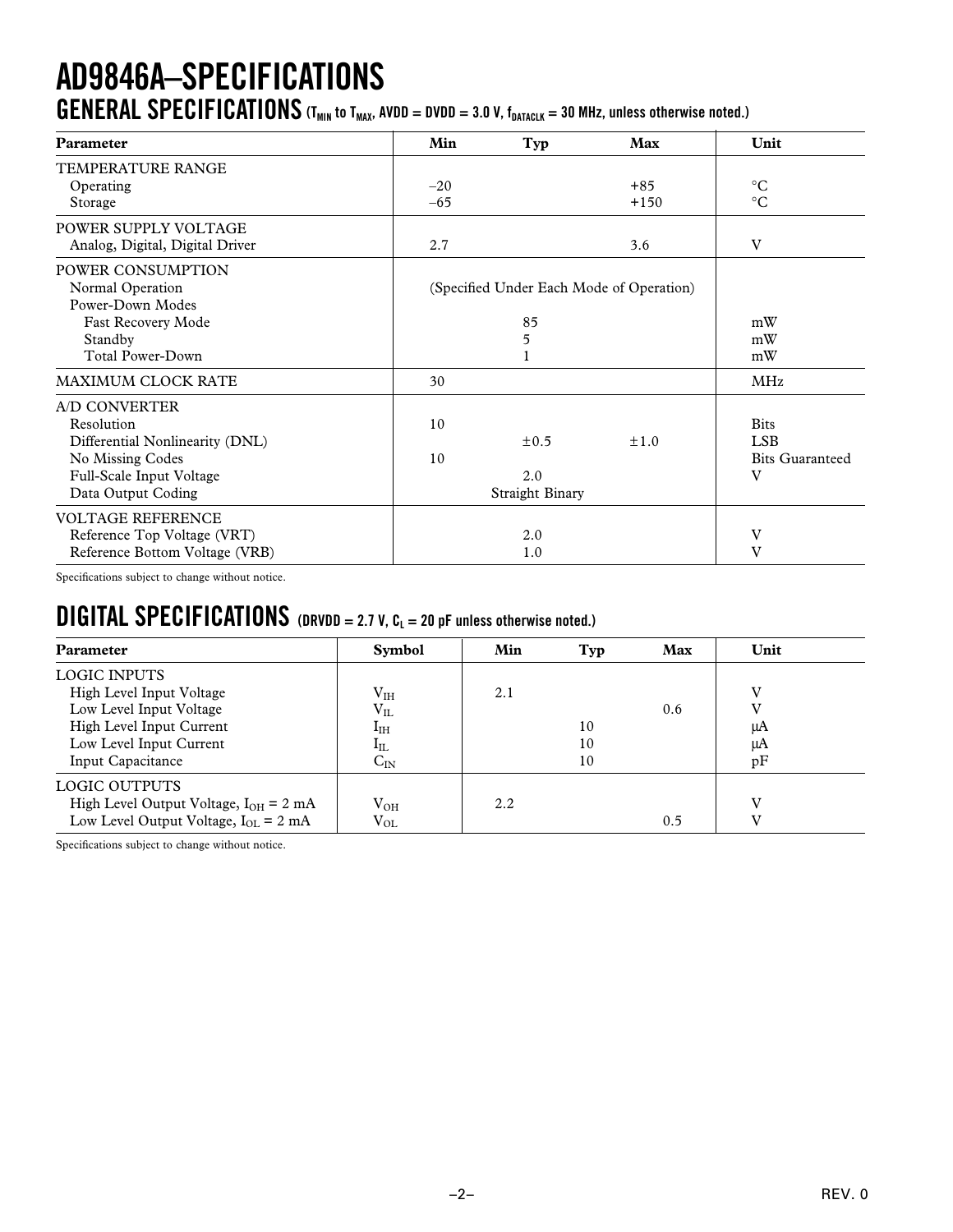# **CCD-MODE SPECIFICATIONS**  $(T_{MIN}$  to  $T_{MAX}$ , AVDD = DVDD = 3.0 V,  $f_{DATACLK} = f_{SHP} = f_{SHD} = 30$  MHz, unless otherwise noted.)

| Parameter                                                                                                                                                                                                                                                                                                                                    | A P WIN SY P WAA<br>Min | Typ                                                | Max                  | V.V *, *UAIAULN<br>Unit                                | <b>Note</b>                                                                                                                                                                                                                                                                                           |
|----------------------------------------------------------------------------------------------------------------------------------------------------------------------------------------------------------------------------------------------------------------------------------------------------------------------------------------------|-------------------------|----------------------------------------------------|----------------------|--------------------------------------------------------|-------------------------------------------------------------------------------------------------------------------------------------------------------------------------------------------------------------------------------------------------------------------------------------------------------|
| POWER CONSUMPTION                                                                                                                                                                                                                                                                                                                            |                         | 117                                                |                      | mW                                                     | See TPC 1 for Power Curves                                                                                                                                                                                                                                                                            |
| <b>MAXIMUM CLOCK RATE</b>                                                                                                                                                                                                                                                                                                                    | 30                      |                                                    |                      | MHz                                                    |                                                                                                                                                                                                                                                                                                       |
| <b>CDS</b><br>Gain<br>Allowable CCD Reset Transient <sup>1</sup><br>Max Input Range Before Saturation <sup>1</sup><br>Max CCD Black Pixel Amplitude <sup>1</sup>                                                                                                                                                                             | 1.0                     | $\mathbf{0}$<br>500<br>200                         |                      | dB<br>mV<br>V p-p<br>mV                                | See Input Waveform in Footnote 1<br>$PxGA$ Gain at 4 dB                                                                                                                                                                                                                                               |
| PIXEL GAIN AMPLIFIER (PxGA)<br>Max Input Range<br>Max Output Range<br>Gain Control Resolution<br>Gain Monotonicity<br>Gain Range (Two's Complement Coding)<br>Min Gain (PxGA Gain Code 32)<br>Max Gain (PxGA Gain Code 31)                                                                                                                   | 1.0<br>1.6              | 64<br>Guaranteed<br>$-2$<br>10                     |                      | $V_{p-p}$<br>$V p-p$<br>Steps<br>dB<br>dB              | See Figure 28 for PxGA Gain Curve                                                                                                                                                                                                                                                                     |
| VARIABLE GAIN AMPLIFIER (VGA)<br>Max Input Range<br>Max Output Range<br>Gain Control Resolution<br>Gain Monotonicity<br>Gain Range<br>Low Gain (VGA Gain Code 91)<br>Max Gain (VGA Gain Code 1023)                                                                                                                                           | 1.6<br>2.0              | 1024<br>Guaranteed<br>2<br>36                      |                      | $V_{p-p}$<br>V p-p<br>Steps<br>dB<br>dB                | See Figure 29 for VGA Gain Curve                                                                                                                                                                                                                                                                      |
| <b>BLACK LEVEL CLAMP</b><br>Clamp Level Resolution<br>Clamp Level<br>Min Clamp Level<br>Max Clamp Level                                                                                                                                                                                                                                      |                         | 256<br>$\overline{0}$<br>63.75                     |                      | <b>Steps</b><br><b>LSB</b><br><b>LSB</b>               | Measured at ADC Output                                                                                                                                                                                                                                                                                |
| SYSTEM PERFORMANCE<br>Gain Accuracy (VGA Code 91 to 1023) <sup>2</sup><br>PxGA Gain Accuracy<br>Min Gain (PxGA Register Code 32)<br>Max Gain (PxGA Code 31)<br>Peak Nonlinearity, 500 mV Input Signal<br><b>Total Output Noise</b><br>Power Supply Rejection (PSR)<br>POWER-UP RECOVERY TIME<br>Fast Recovery Mode<br>Reference Standby Mode | $-0.5$<br>$-1$<br>11    | $\mathbf{0}$<br>12<br>0.1<br>0.2<br>40<br>0.1<br>1 | $+0.5$<br>$+1$<br>12 | dB<br>dB<br>$\frac{0}{0}$<br>LSB rms<br>dB<br>ms<br>ms | Specifications Include Entire Signal Chain<br>Use Equations on Page 18 to Calculate Gain<br>VGA Gain Fixed at 2 dB (Code 91)<br>VGA Gain Fixed at 2 dB (Code 91)<br>12 dB Gain Applied<br>AC Grounded Input, 6 dB Gain Applied<br>Measured with Step Change on Supply<br>Normal Clock Signals Applied |
| Total Power-Down Mode<br>Power-Off Condition                                                                                                                                                                                                                                                                                                 |                         | 3<br>15                                            |                      | ms<br>ms                                               |                                                                                                                                                                                                                                                                                                       |

NOTES

<sup>1</sup>Input Signal Characteristics defined as follows:

**200mV MAX OPTICAL BLACK PIXEL 1V MAX INPUT SIGNAL RANGE 500mV TYP RESET TRANSIENT**

2 *PxGA* gain fixed at 4 dB (Code 63).

Specifications subject to change without notice.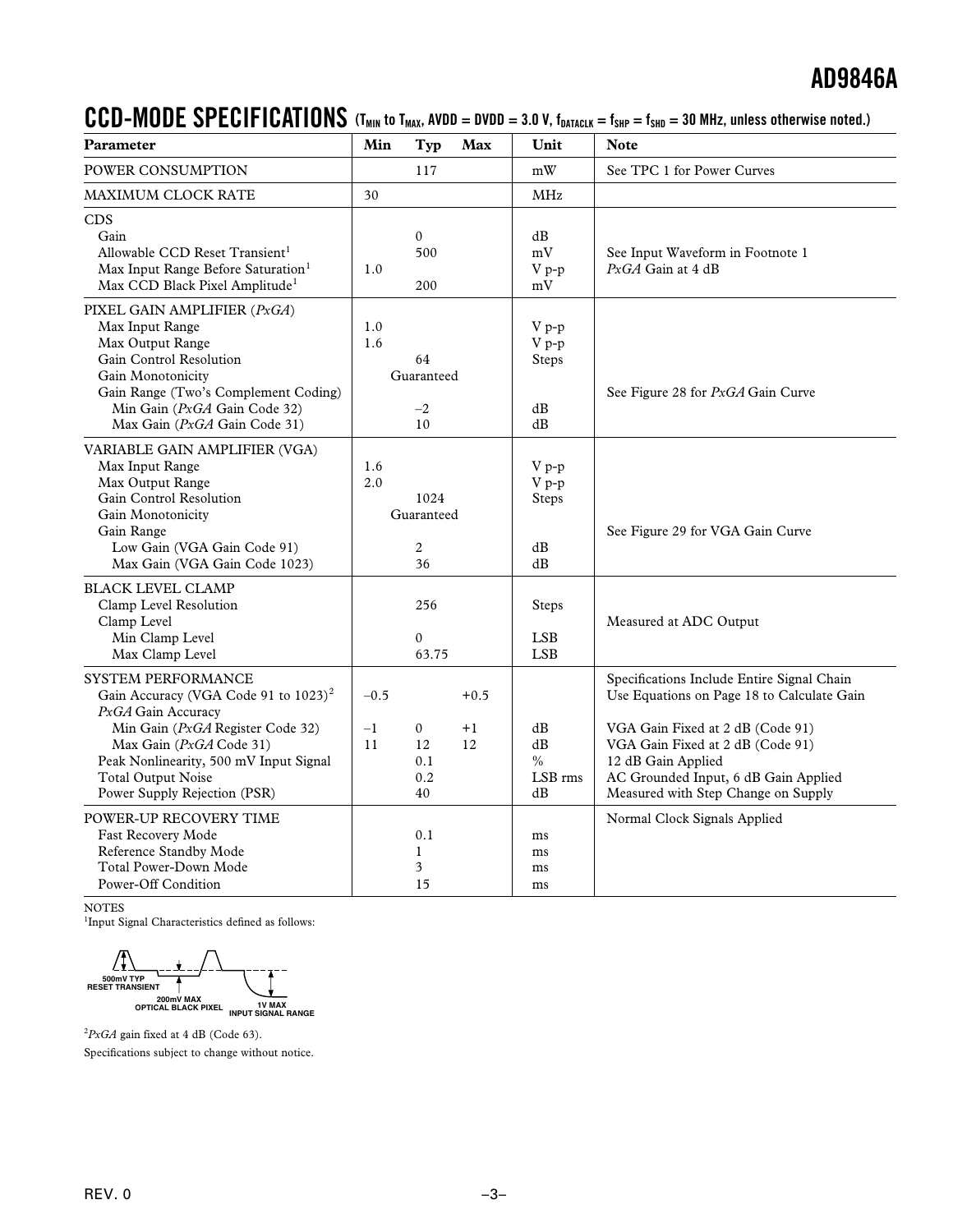# **AD9846A–SPECIFICATIONS**

# $\bm{AUX1}$  –  $\bm{MODE}$   $\bm{SPECIFICATIONS}$  (T<sub>MIN</sub> to T<sub>MAX</sub>, AVDD = DVDD = 3.0 V, f<sub>DATACLK</sub> = 30 MHz, unless otherwise noted.)

| <b>Parameter</b>                                                                                     | Min | Typ                | Max | Unit             |
|------------------------------------------------------------------------------------------------------|-----|--------------------|-----|------------------|
| POWER CONSUMPTION                                                                                    |     | 82                 |     | mW               |
| <b>MAXIMUM CLOCK RATE</b>                                                                            | 30  |                    |     | MHz              |
| <b>INPUT BUFFER</b><br>Gain<br>Max Input Range                                                       | 1.0 | $\theta$           |     | dB<br>V p-p      |
| <b>VGA</b><br>Max Output Range<br>Gain Control Resolution<br>Gain (Selected Using VGA Gain Register) | 2.0 | 1023               |     | $V p-p$<br>Steps |
| Min Gain<br>Max Gain                                                                                 |     | $\mathbf{0}$<br>36 |     | dB<br>dB         |

Specifications subject to change without notice.

# $\textbf{AUX2-MDDE SPECIFICATIONS}$  (T<sub>MIN</sub> to T<sub>MAX</sub>, AVDD = DVDD = 3.0 V,  $f_{\texttt{DATACLK}}$  = 30 MHz, unless otherwise noted.)

| <b>Parameter</b>                                                                                                             | Min | Typ                          | Max | Unit                                     |  |  |  |  |
|------------------------------------------------------------------------------------------------------------------------------|-----|------------------------------|-----|------------------------------------------|--|--|--|--|
| POWER CONSUMPTION                                                                                                            |     | 86                           |     | mW                                       |  |  |  |  |
| <b>MAXIMUM CLOCK RATE</b>                                                                                                    | 30  |                              |     | MHz                                      |  |  |  |  |
| <b>INPUT BUFFER</b>                                                                                                          |     | (Same as AUX1-MODE)          |     |                                          |  |  |  |  |
| <b>VGA</b><br>Max Output Range<br>Gain Control Resolution<br>Gain (Selected Using VGA Gain Register)<br>Min Gain<br>Max Gain | 2.0 | 512<br>$\mathbf{0}$<br>18    |     | $V p-p$<br><b>Steps</b><br>dB<br>dB      |  |  |  |  |
| <b>ACTIVE CLAMP</b><br>Clamp Level Resolution<br>Clamp Level (Measured at ADC Output)<br>Min Clamp Level<br>Max Clamp Level  |     | 256<br>$\mathbf{0}$<br>63.75 |     | <b>Steps</b><br><b>LSB</b><br><b>LSB</b> |  |  |  |  |

Specifications subject to change without notice.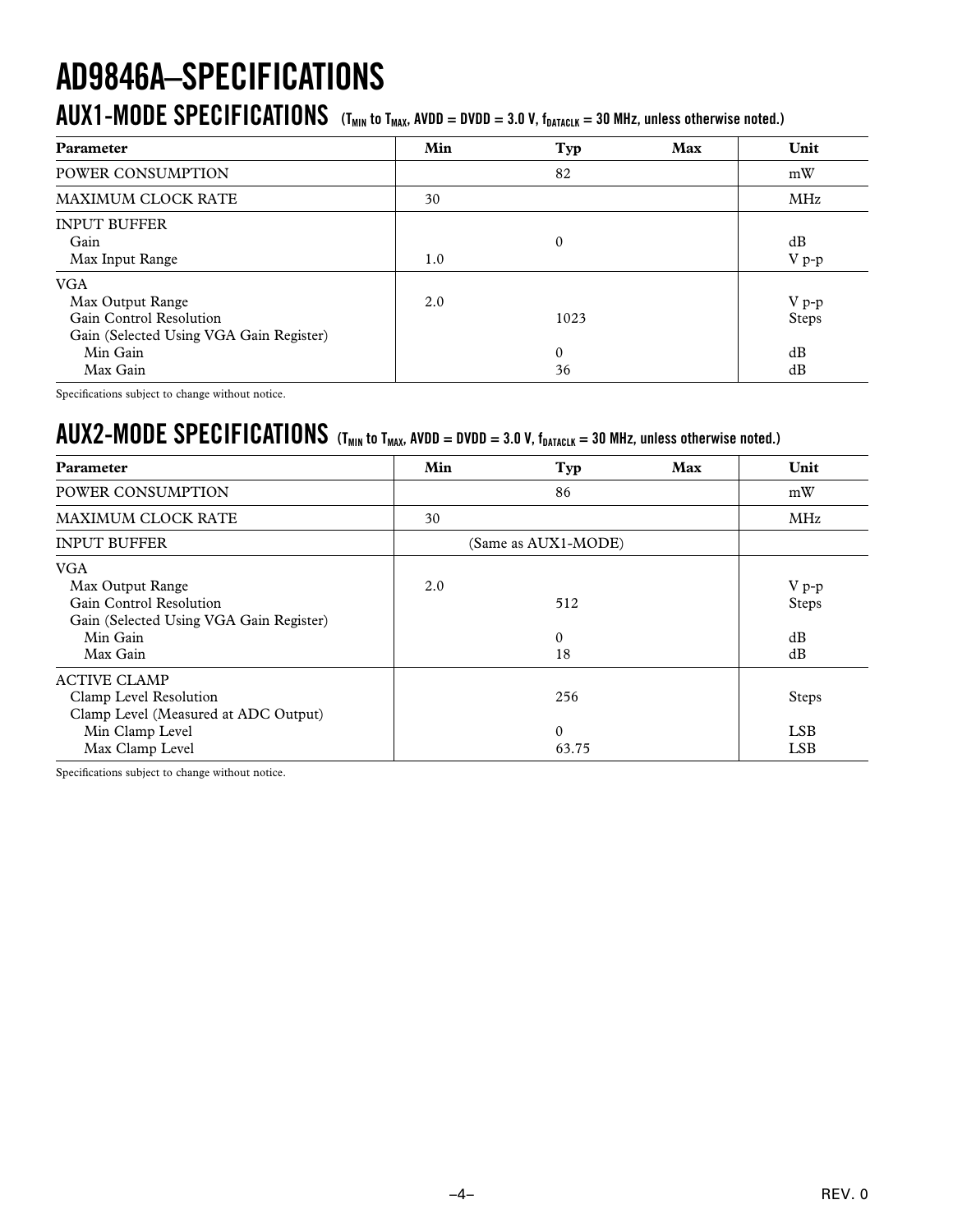# $\boldsymbol{\Pi}$   $\boldsymbol{\Pi}$   $\boldsymbol{\Pi}$   $\boldsymbol{\Gamma}$   $\boldsymbol{\Gamma}$   $\boldsymbol{\Pi}$   $\boldsymbol{\Pi}$   $\boldsymbol{\Pi}$   $\boldsymbol{\Pi}$   $\boldsymbol{\Pi}$   $\boldsymbol{\Sigma}$   $\boldsymbol{\Sigma}$   $\boldsymbol{\Gamma}$   $\boldsymbol{\Sigma}$   $\boldsymbol{\Sigma}$   $\boldsymbol{\Gamma}$   $\boldsymbol{\Sigma}$   $\boldsymbol{\Sigma}$   $\boldsymbol{\Sigma}$   $\boldsymbol{\Sigma}$   $\boldsymbol{\Sigma}$   $\boldsymbol{\Sigma}$   $\boldsymbol{\Sigma}$   $\boldsymbol{\Sigma}$   $\boldsymbol{\$ **Serial Timing in Figures 21–24.)**

| Parameter                            | <b>Symbol</b>     | Min            | Typ  | Max | Unit       |
|--------------------------------------|-------------------|----------------|------|-----|------------|
| SAMPLE CLOCKS                        |                   |                |      |     |            |
| DATACLK, SHP, SHD Clock Period       | $t_{\text{CONV}}$ | 32             | 33   |     | ns         |
| DATACLK Hi/Low Pulsewidth            | $t_{ADC}$         | 13             | 16.7 |     | ns         |
| <b>SHP</b> Pulsewidth                | $t_{SHP}$         | 5              | 8.3  |     | ns         |
| <b>SHD</b> Pulsewidth                | $t_{\text{SHD}}$  | 5              | 8.3  |     | ns         |
| <b>CLPDM</b> Pulsewidth              | $t_{CDM}$         | 4              | 10   |     | Pixels     |
| CLPOB Pulsewidth <sup>1</sup>        | $t_{\rm COB}$     | $\overline{c}$ | 20   |     | Pixels     |
| SHP Rising Edge to SHD Falling Edge  | $t_{S1}$          | $\Omega$       | 8.3  |     | ns         |
| SHP Rising Edge to SHD Rising Edge   | $t_{S2}$          | 13             | 16.7 |     | ns         |
| Internal Clock Delay                 | $t_{ID}$          |                | 3.0  |     | ns         |
| <b>Inhibited Clock Period</b>        | $t_{\rm INH}$     | 10             |      |     | ns         |
| DATA OUTPUTS                         |                   |                |      |     |            |
| Output Delay                         | $t_{OD}$          |                | 14.5 | 16  | ns         |
| Output Hold Time                     | $t_H$             | 7.0            | 7.6  |     | ns         |
| Pipeline Delay                       |                   |                | 9    |     | Cycles     |
| <b>SERIAL INTERFACE</b>              |                   |                |      |     |            |
| Maximum SCK Frequency                | $f_{SCLK}$        | 10             |      |     | <b>MHz</b> |
| SL to SCK Setup Time                 | $t_{LS}$          | 10             |      |     | ns         |
| SCK to SL Hold Time                  | $t_{\rm LH}$      | 10             |      |     | ns         |
| SDATA Valid to SCK Rising Edge Setup | $t_{DS}$          | 10             |      |     | ns         |
| SCK Falling Edge to SDATA Valid Hold | $t_{\rm DH}$      | 10             |      |     | ns         |
| SCK Falling Edge to SDATA Valid Read | $t_{\rm DV}$      | 10             |      |     | ns         |

**NOTES** 

<sup>1</sup>Minimum CLPOB pulsewidth is for functional operation only. Wider typical pulses are recommended to achieve low noise clamp performance.

Specifications subject to change without notice.

| <b>ABSOLUTE MAXIMUM RATINGS</b> |  |
|---------------------------------|--|
|                                 |  |

|                             | With<br>Respect |        |               |             |
|-----------------------------|-----------------|--------|---------------|-------------|
| Parameter                   | To              | Min    | Max           | Unit        |
| AVDD1, AVDD2                | <b>AVSS</b>     | $-0.3$ | $+3.9$        | V           |
| DVDD1, DVDD2                | <b>DVSS</b>     | $-0.3$ | $+3.9$        | V           |
| <b>DRVDD</b>                | <b>DRVSS</b>    | $-0.3$ | $+3.9$        | V           |
| Digital Outputs             | <b>DRVSS</b>    | $-0.3$ | $DRVDD + 0.3$ | V           |
| SHP, SHD, DATACLK           | <b>DVSS</b>     | $-0.3$ | $D VDD + 0.3$ | V           |
| CLPOB, CLPDM, PBLK          | <b>DVSS</b>     | $-0.3$ | $D VDD + 0.3$ | V           |
| SCK, SL, SDATA              | <b>DVSS</b>     | $-0.3$ | $D VDD + 0.3$ | V           |
| VRT, VRB, CMLEVEL           | <b>AVSS</b>     | $-0.3$ | $AVDD + 0.3$  | v           |
| BYP1-4, CCDIN               | <b>AVSS</b>     | $-0.3$ | $AVDD + 0.3$  | V           |
| <b>Iunction Temperature</b> |                 |        | 150           | $^{\circ}C$ |
| Lead Temperature            |                 |        | 300           | $^{\circ}C$ |
| (10 sec)                    |                 |        |               |             |

### **ORDERING GUIDE**

| Model | <b>Temperature</b>                | Package                                 | Package |
|-------|-----------------------------------|-----------------------------------------|---------|
|       | Range                             | Description                             | Option  |
|       | AD9846AJST $\vert$ -20°C to +85°C | Thin Plastic<br>Quad Flatpack<br>(LOFP) | $ST-48$ |

# **THERMAL CHARACTERISTICS**

**Thermal Resistance** 48-Lead LQFP Package  $\theta_{IA} = 92$ °C

### **CAUTION**

ESD (electrostatic discharge) sensitive device. Electrostatic charges as high as 4000 V readily accumulate on the human body and test equipment and can discharge without detection. Although the AD9846A features proprietary ESD protection circuitry, permanent damage may occur on devices subjected to high-energy electrostatic discharges. Therefore, proper ESD precautions are recommended to avoid performance degradation or loss of functionality.

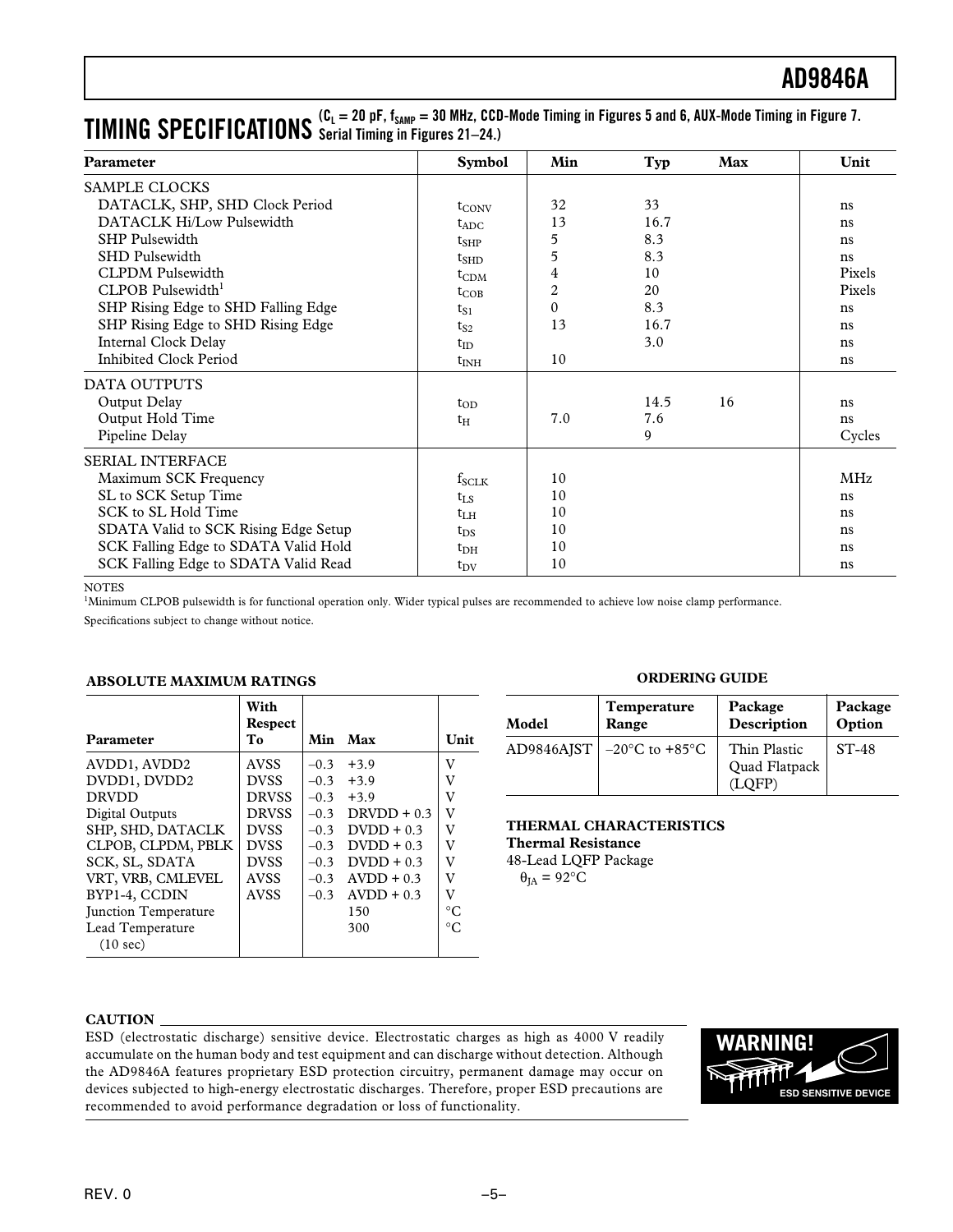

### **PIN FUNCTION DESCRIPTIONS**

| <b>Pin Number</b> | Name                          | Type                   | Description                                               |
|-------------------|-------------------------------|------------------------|-----------------------------------------------------------|
| 1, 2              | $_{\rm NC}$                   |                        | Internally not Connected                                  |
| $3 - 12$          | $D0-D9$                       | D <sub>O</sub>         | Digital Data Outputs                                      |
| 13                | <b>DRVDD</b>                  | ${\bf P}$              | Digital Output Driver Supply                              |
| 14                | <b>DRVSS</b>                  | ${\bf P}$              | Digital Output Driver Ground                              |
| 15, 41            | <b>DVSS</b>                   | ${\bf P}$              | Digital Ground                                            |
| 16                | <b>DATACLK</b>                | DI                     | Digital Data Output Latch Clock                           |
| 17                | DVDD1                         | ${\bf P}$              | Digital Supply                                            |
| 18                | HD                            | DI                     | Horizontal Drive. Used with VD for Color Steering Control |
| 19                | <b>PBLK</b>                   | $\mathbf{D}\mathbf{I}$ | Preblanking Clock Input                                   |
| 20                | <b>CLPOB</b>                  | $\mathbf{D}\mathbf{I}$ | Black Level Clamp Clock Input                             |
| 21                | <b>SHP</b>                    | DI                     | CDS Sampling Clock for CCD's Reference Level              |
| 22                | <b>SHD</b>                    | DI                     | CDS Sampling Clock for CCD's Data Level                   |
| 23                | <b>CLPDM</b>                  | DI                     | Input Clamp Clock Input                                   |
| 24                | <b>VD</b>                     | DI                     | Vertical Drive. Used with HD for Color Steering Control   |
| 25, 26, 35        | <b>AVSS</b>                   | ${\bf P}$              | Analog Ground                                             |
| 27                | AVDD1                         | $\, {\bf P}$           | Analog Supply                                             |
| 28                | BYP1                          | AO                     | Internal Bias Level Decoupling                            |
| 29                | BYP2                          | AO                     | Internal Bias Level Decoupling                            |
| 30                | <b>CCDIN</b>                  | AI                     | Analog Input for CCD Signal                               |
| 31                | NC                            | <b>NC</b>              | <b>Internally Not Connected</b>                           |
| 32                | BYP4                          | AO                     | Internal Bias Level Decoupling                            |
| 33                | AVDD <sub>2</sub>             | ${\bf P}$              | Analog Supply                                             |
| 34                | <b>AUX2IN</b>                 | AI                     | Analog Input                                              |
| 36                | <b>AUX1IN</b>                 | AI                     | Analog Input                                              |
| 37                | <b>CML</b>                    | AO                     | Internal Bias Level Decoupling                            |
| 38                | <b>VRT</b>                    | AO                     | A/D Converter Top Reference Voltage Decoupling            |
| 39                | <b>VRB</b>                    | AO                     | A/D Converter Bottom Reference Voltage Decoupling         |
| 40                | $\ensuremath{\mathrm{DVDD2}}$ | ${\bf P}$              | Digital Supply                                            |
| 42                | THREE-STATE                   | DI                     | Digital Output Disable. Active High                       |
| 43                | NC                            | NC                     | May be tied high or low. Do not leave floating.           |
| 44                | <b>STBY</b>                   | $\mathop{\rm DI}$      | Standby Mode, Active High. Same as Serial Interface       |
| 45                | NC                            | <b>NC</b>              | Internally Not Connected. May be Tied High or Low         |
| 46                | SL                            | DI                     | Serial Digital Interface Load Pulse                       |
| 47                | <b>SDATA</b>                  | DI                     | Serial Digital Interface Data                             |
| 48                | <b>SCK</b>                    | DI                     | Serial Digital Interface Clock                            |

TYPE: AI = Analog Input, AO = Analog Output, DI = Digital Input, DO = Digital Output, P = Power.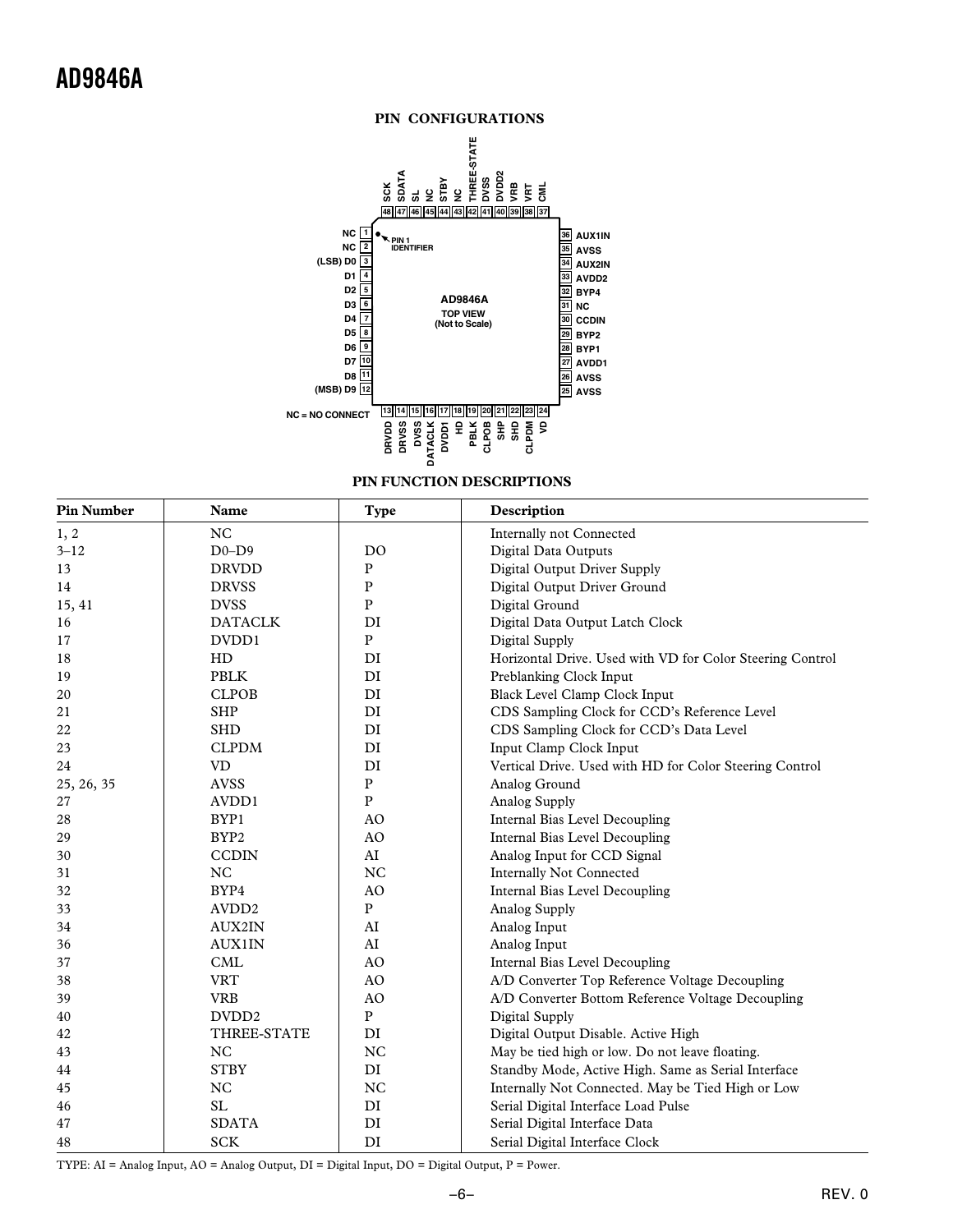### **DEFINITIONS OF SPECIFICATIONS DIFFERENTIAL NONLINEARITY (DNL)**

An ideal ADC exhibits code transitions that are exactly 1 LSB apart. DNL is the deviation from this ideal value. Thus every code must have a finite width. No missing codes guaranteed to 10-bit resolution indicates that all 1024 codes, respectively, must be present over all operating conditions.

### **PEAK NONLINEARITY**

Peak nonlinearity, a full signal chain specification, refers to the peak deviation of the output of the AD9846A from a true straight line. The point used as "zero scale" occurs 1/2 LSB before the first code transition. "Positive full scale" is defined as a Level 1, 1/2 LSB beyond the last code transition. The deviation is measured from the middle of each particular output code to the true straight line. The error is then expressed as a percentage of the 2 V ADC full-scale signal. The input signal is always appropriately gained up to fill the ADC's full-scale range.

### **TOTAL OUTPUT NOISE**

The rms output noise is measured using histogram techniques. The standard deviation of the ADC output codes is calculated

### **EQUIVALENT INPUT CIRCUITS**



Figure 1. Digital Inputs—SHP, SHD, DATACLK, CLPOB, CLPDM, HD, VD, PBLK, SCK, SL



Figure 2. Data Outputs—D0–D9

in LSB, and represents the rms noise level of the total signal chain at the specified gain setting. The output noise can be converted to an equivalent voltage, using the relationship 1 LSB  $=$  (ADC Full Scale/2<sup>N</sup> codes) when N is the bit resolution of the ADC. For the AD9846A, 1 LSB is 2 mV.

### **POWER SUPPLY REJECTION (PSR)**

The PSR is measured with a step change applied to the supply pins. This represents a very high frequency disturbance on the AD9846A's power supply. The PSR specification is calculated from the change in the data outputs for a given step change in the supply voltage.

### **INTERNAL DELAY FOR SHP/SHD**

The internal delay (also called aperture delay) is the time delay that occurs from when a sampling edge is applied to the AD9846A until the actual sample of the input signal is held. Both SHP and SHD sample the input signal during the transition from low to high, so the internal delay is measured from each clock's rising edge to the instant the actual internal sample is taken.



Figure 3. CCDIN (Pin 30)



Figure 4. SDATA (Pin 47)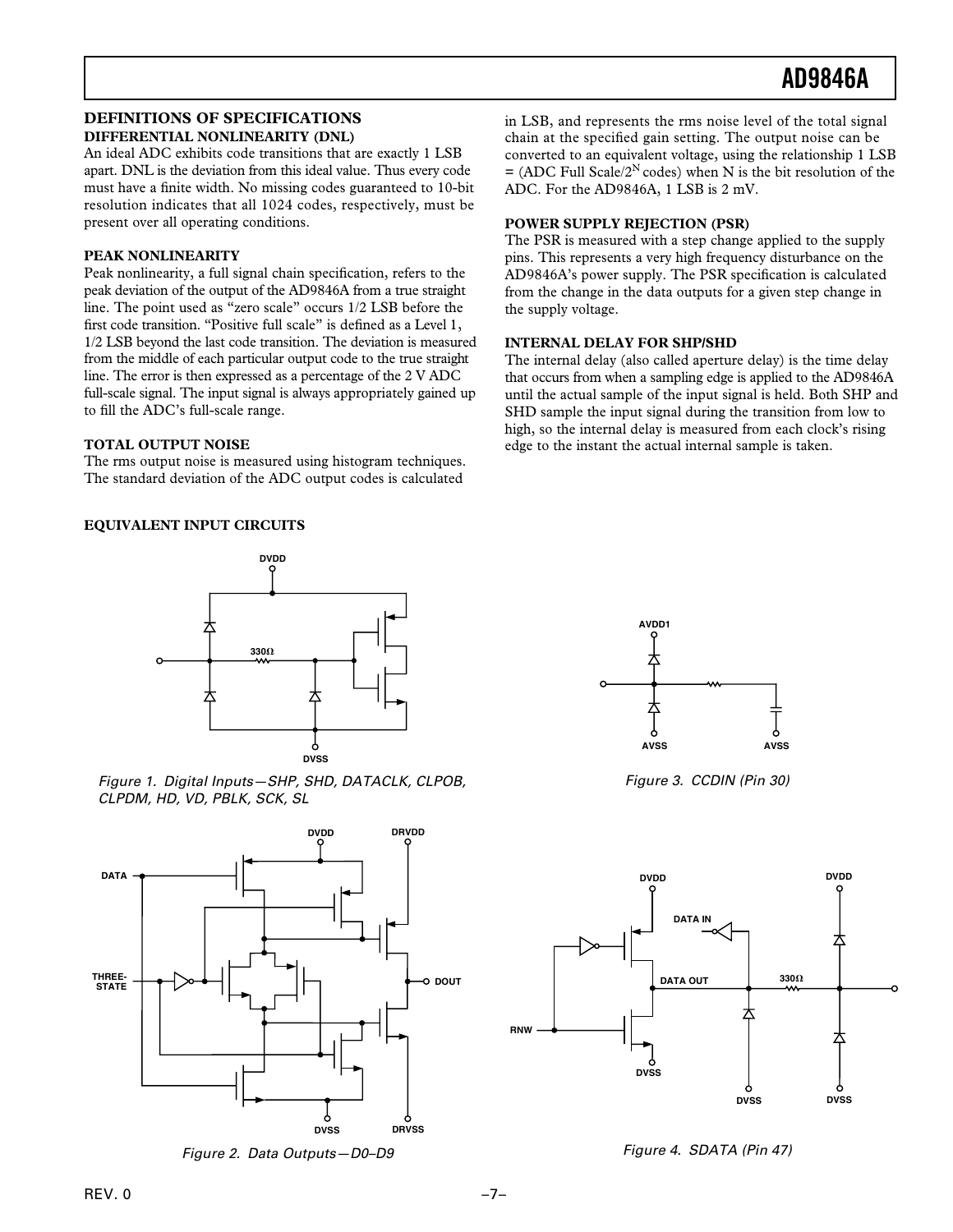# **AD9846A –Typical Performance Characteristics**







TPC 3. Output Noise vs. VGA Gain



TPC 2. Typical DNL Performance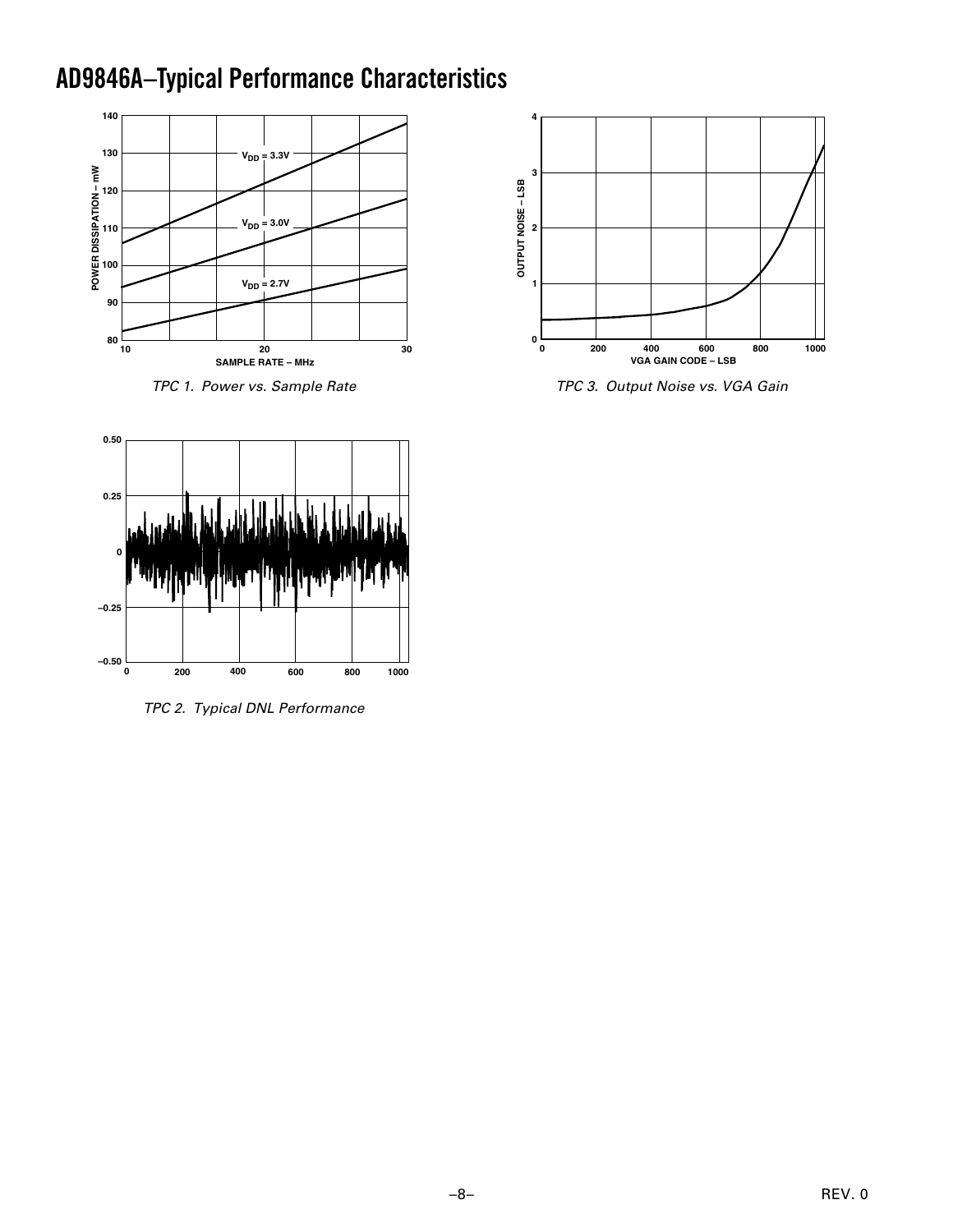#### **CCD-MODE AND AUX MODE TIMING**



**1. RECOMMENDED PLACEMENT FOR DATACLK RISING EDGE IS BETWEEN THE SHD RISING EDGE AND NEXT SHP FALLING EDGE.**

**2. CCD SIGNAL IS SAMPLED AT SHP AND SHD RISING EDGES.**

Figure 5. CCD-Mode Timing



NOTES:<br>1. CLPOB AND CLPDM WILL OVERWRITE PBLK. PBLK WILL NOT AFFECT CLAMP OPERATION IF OVERLAPPING CLPDM AND/OR CLPOB.<br>2. PBLK SIGNAL IS OPTIONAL.<br>3. DIGITAL OUTPUT DATA WILL BE ALL ZEROS DURING PBLK. OUTPUT DATA LATENCY





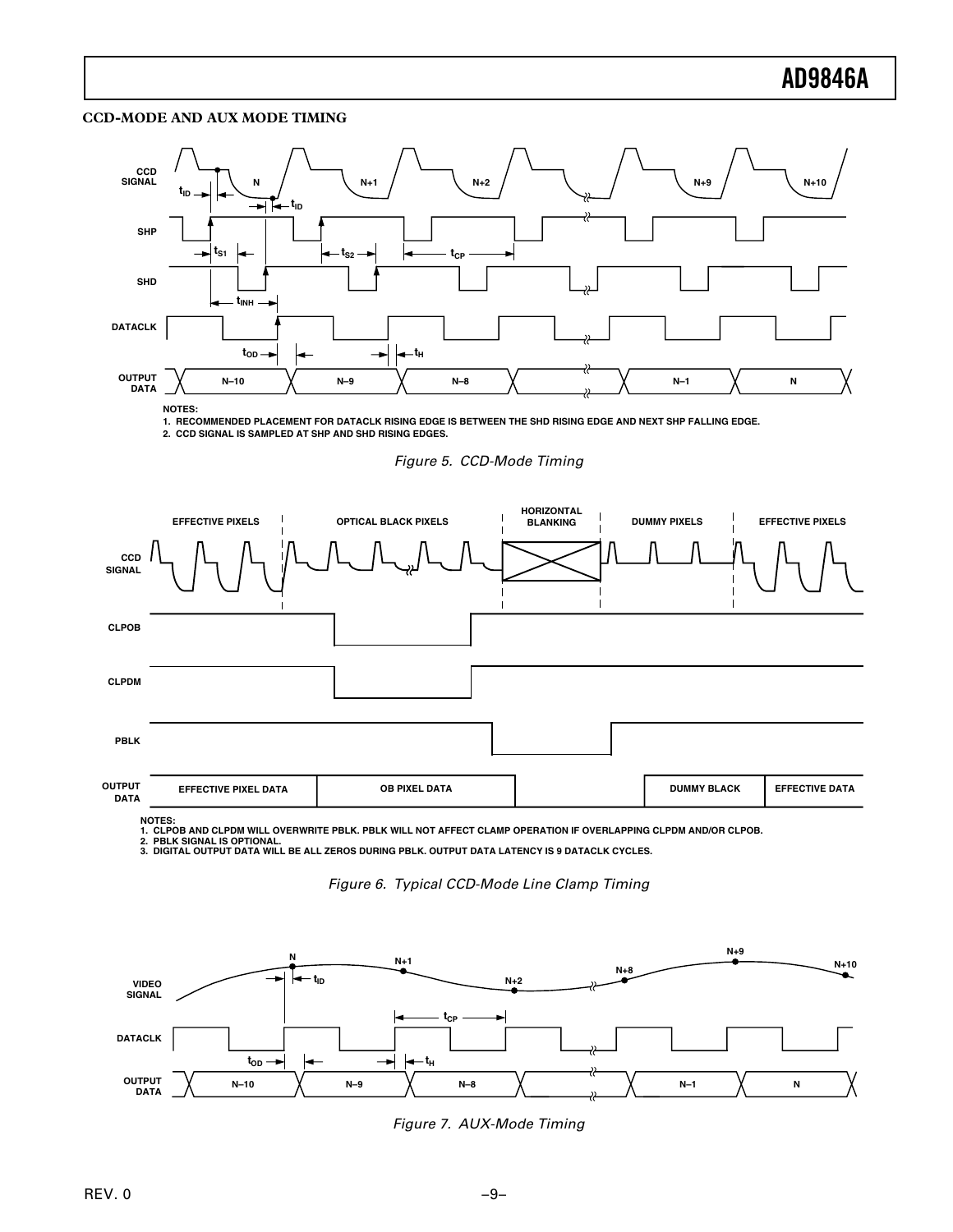# **PIXEL GAIN AMPLIFIER (***PxGA***) TIMING**



Figure 9. PxGA Mode 1 (Mosaic Separate) Detailed Timing







**3. EVERY HD RISING EDGE WITHOUT A PREVIOUS VD RISING EDGE WILL ALTERNATE BETWEEN 0101... AND 2323.**

Figure 11. PxGA Mode 2 (Interlace) Detailed Timing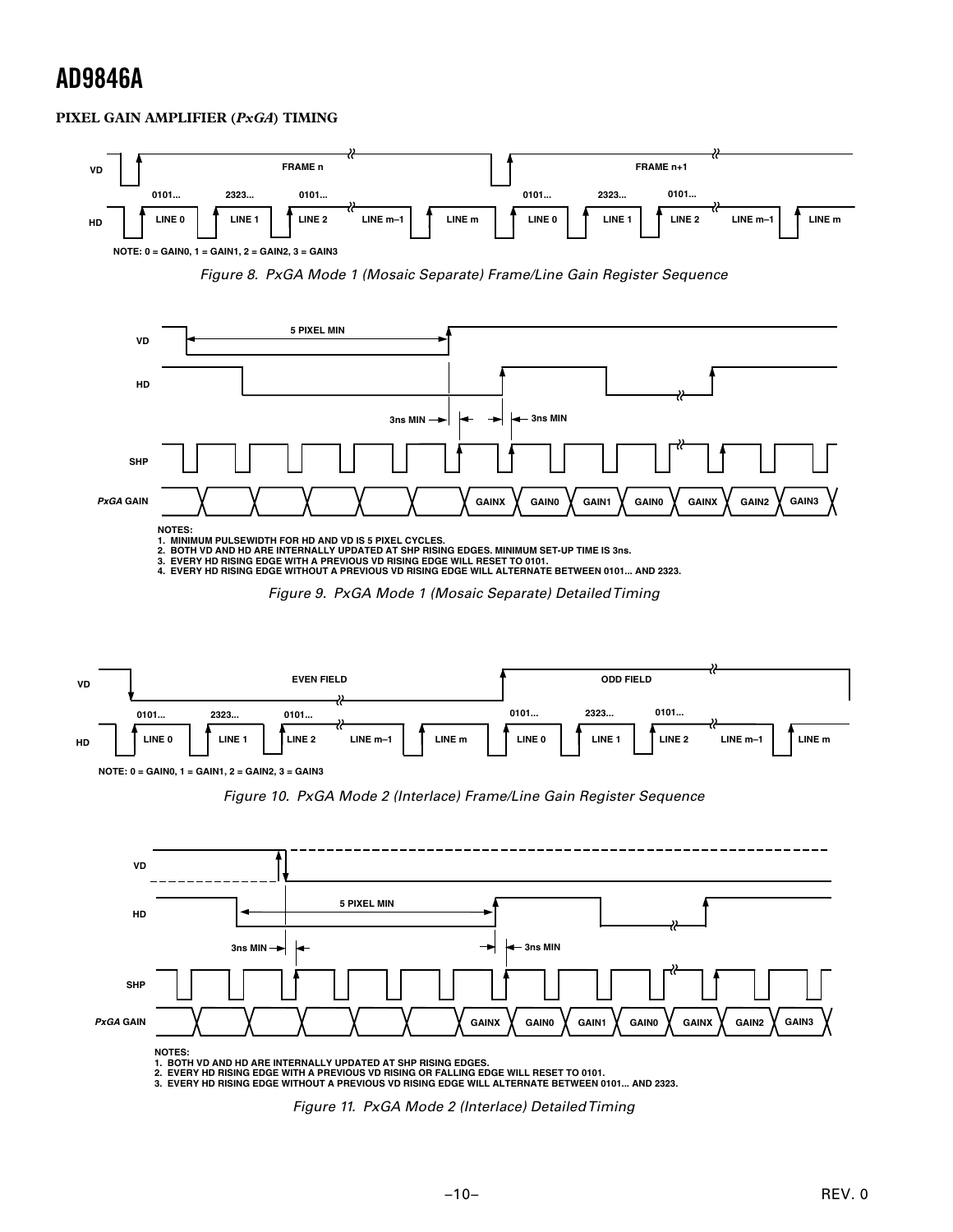

**1. BOTH VD AND HD ARE INTERNALLY UPDATED AT SHP RISING EDGES. 2. EVERY HD RISING EDGE WITH A PREVIOUS VD RISING EDGE WILL RESET TO 01230123.**

Figure 15. PxGA Mode 4 (4-Color) Detailed Timing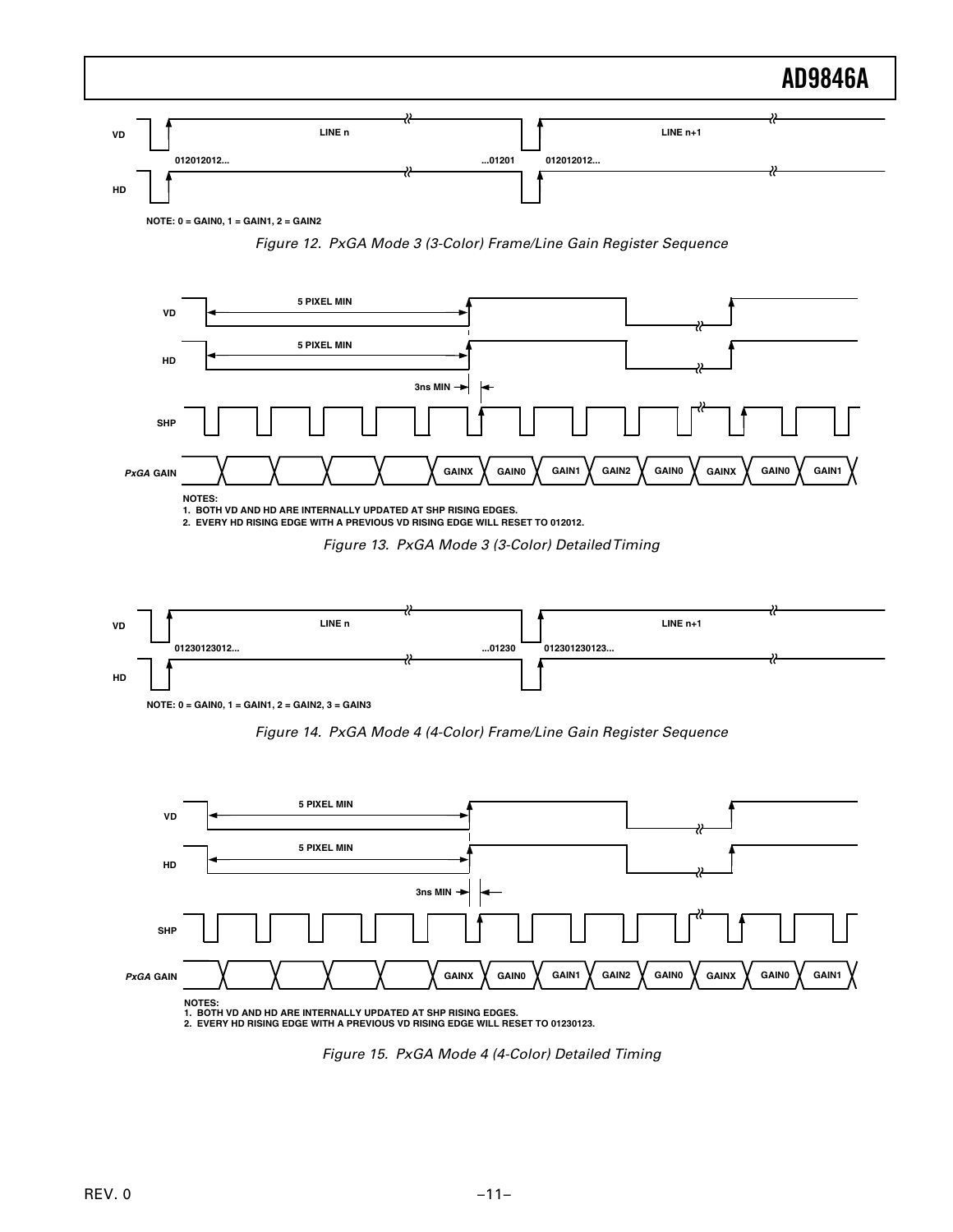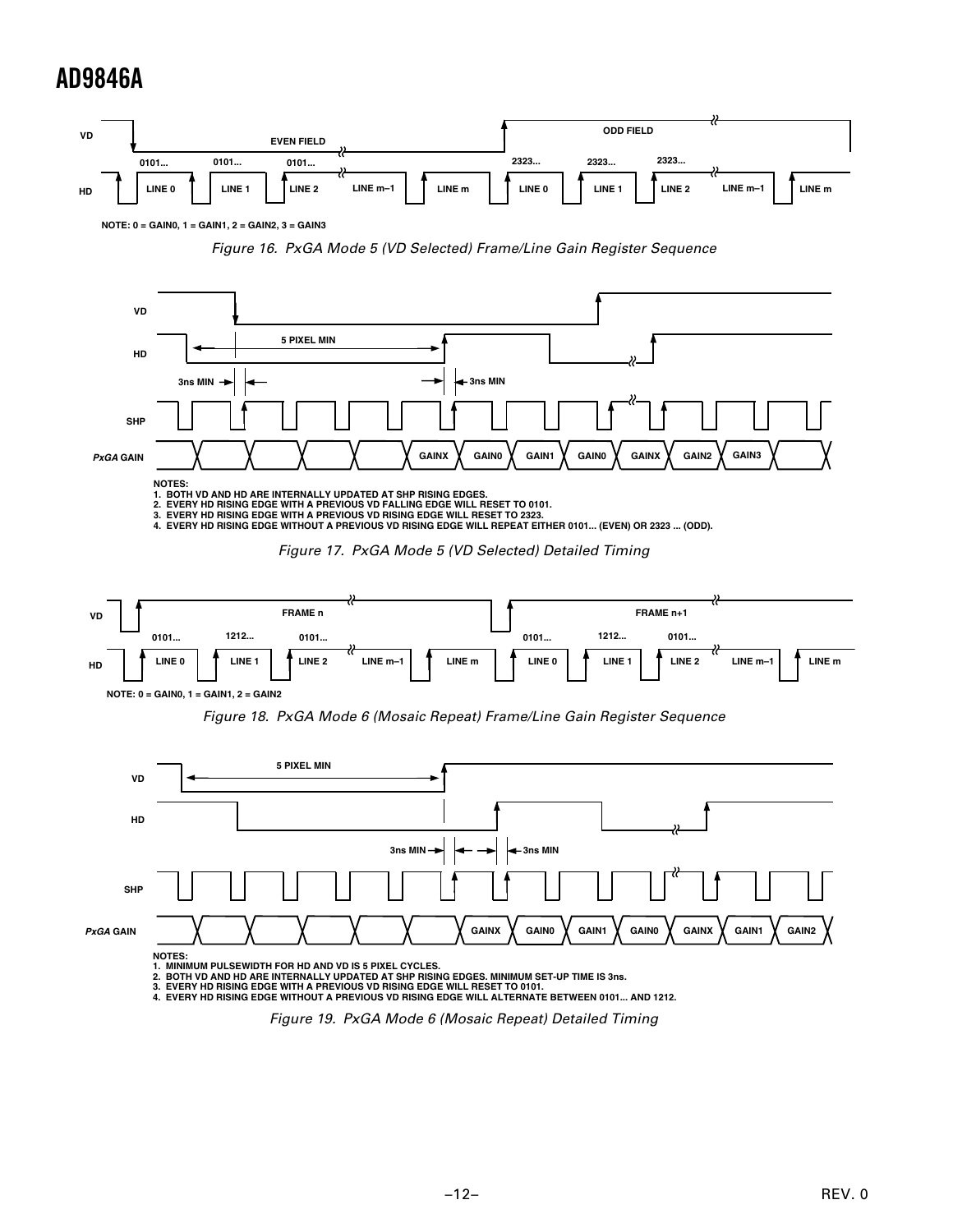

1. BOTH VD AND HD ARE INTERNALLY UPDATED AT SHP RISING EDGES.<br>2. VD = 0 AND HD = 0 SELECTS GAIN0.<br>3. VD = 0 AND HD = 1 SELECTS GAIN1.<br>4. VD = 1AND HD = 0 SELECTS GAIN2.<br>5. VD = 1 AND HD = 1 SELECTS GAIN2.

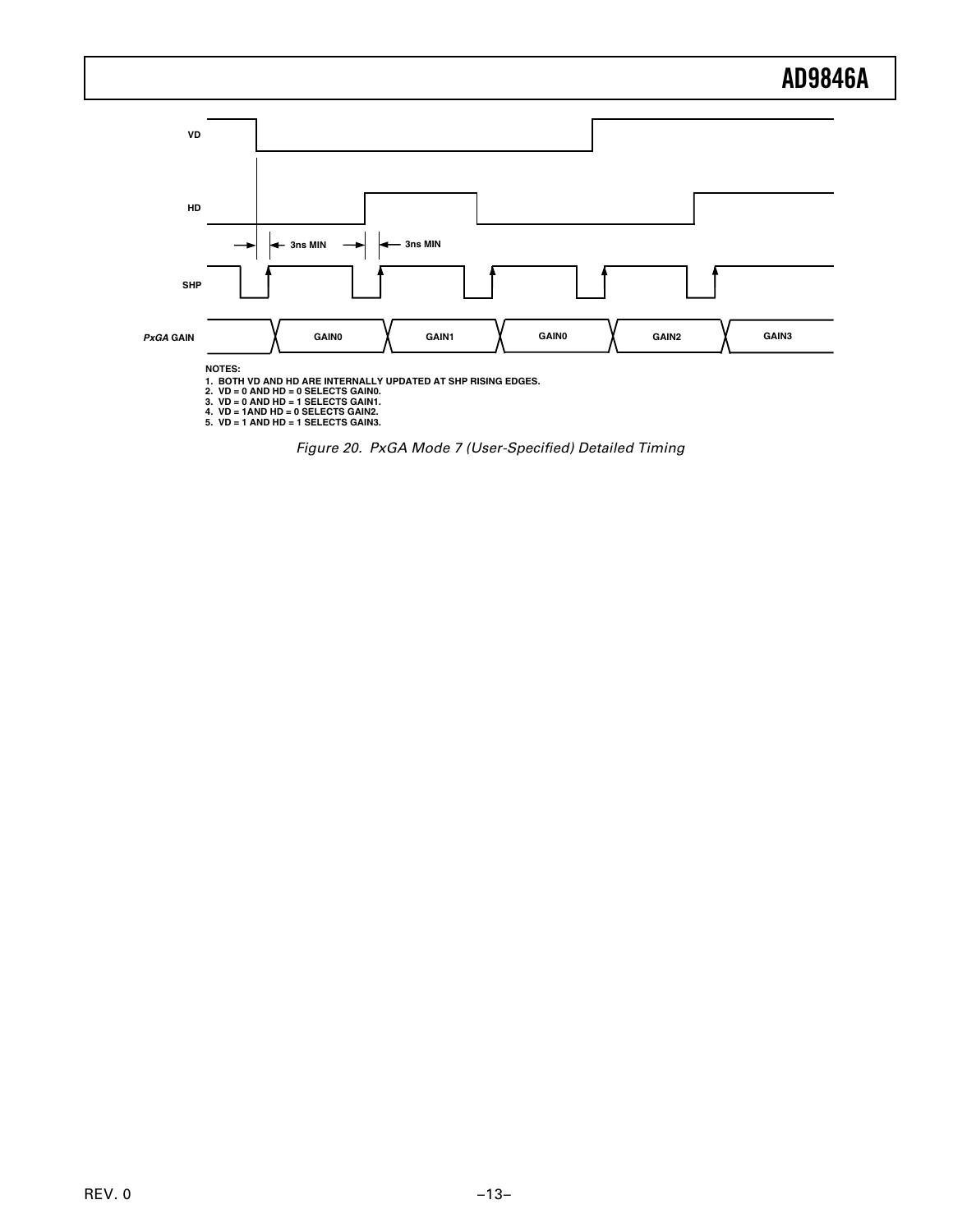## **SERIAL INTERFACE TIMING AND INTERNAL REGISTER DESCRIPTION**

| Register           |          | <b>Address</b> |          |                           |                                                    |               | Data Bits      |                                               |                    |                |               |                 |                           |                           |
|--------------------|----------|----------------|----------|---------------------------|----------------------------------------------------|---------------|----------------|-----------------------------------------------|--------------------|----------------|---------------|-----------------|---------------------------|---------------------------|
| Name               |          |                | A0 A1 A2 | $\mathbf{D}$ <sup>0</sup> | $\mathbf{D}$                                       | $\mathbf{D}2$ | D <sub>3</sub> | $\mathbf{D}4$                                 | $\mathbf{D}5$      | D <sub>6</sub> | $\mathbf{D}7$ | D <sub>8</sub>  | D <sub>9</sub>            | D10                       |
| Operation          | $\theta$ | $\Omega$       | $\Omega$ |                           | Channel Select   Power-Down<br>CCD/AUX1/2          | Modes         |                | Software<br>Reset                             | OB Clamp<br>On/Off | $0^*$          | $1***$        | $0^*$           | $0*$                      | $0^*$                     |
| VGA Gain           |          | $\Omega$       | $\theta$ | <b>LSB</b>                |                                                    |               |                |                                               |                    |                |               |                 | <b>MSB</b>                | $\mathbf{X}$              |
| Clamp Level        | $\Omega$ |                | $\theta$ | <b>LSB</b>                |                                                    |               |                |                                               |                    |                | <b>MSB</b>    | X               | X                         | $\boldsymbol{\mathrm{X}}$ |
| Control            |          |                | $\theta$ |                           | PxGA<br>Color Steering Mode<br>Selection<br>On/Off |               |                | Clock Polarity Select for<br>SHP/SHD/CLP/DATA |                    | $0*$           | $0*$          | Three-<br>State | $\boldsymbol{\mathrm{X}}$ |                           |
| $P x G A$ Gain $0$ | $\Omega$ | $\Omega$       | -1       | <b>LSB</b>                |                                                    |               |                |                                               | <b>MSB</b>         | X              | X             | X               | X                         | $\boldsymbol{\mathrm{X}}$ |
| $PxGA$ Gain1       |          | $\Omega$       | 1        | <b>LSB</b>                |                                                    |               |                |                                               | <b>MSB</b>         | X              | X             | X               | X                         | X                         |
| $PxGA$ Gain2       | $\Omega$ |                | 1        | <b>LSB</b>                |                                                    |               |                |                                               | <b>MSB</b>         | X              | X             | X               | X                         | X                         |
| $PxGA$ Gain3       |          |                |          | <b>LSB</b>                |                                                    |               |                |                                               | <b>MSB</b>         | X              | X             | X               | X                         | X                         |

#### **Table I. Internal Register Map**

\*Internal use only. Must be set to zero.

\*\*Must be set to one.



NOTES:<br>1. SDATA BITS ARE INTERNALLY LATCHED ON THE RISING EDGES OF SCK.<br>2. RNW = READ-NOT WRITE. SET LOW FOR WRITE OPERATION.<br>3. TEST BITS = INTERNAL USE ONLY. MUST BE SET LOW.<br>4. SYSTEM UPDATE OF LOADED REGISTERS OCCURS O

Figure 21. Serial Write Operation



NOTES:<br>1. RNW = READ-NOT WRITE. SET HIGH FOR READ OPERATION.<br>2. TEST BITS = INTERNAL USE ONLY. MUST BE SET LOW.<br>3. SERIAL DATA FROM THE SELECTED REGISTER IS VALID STARTING AFTER THE FIFTH SCK FALLING EDGE, AND IS UPDATED O

Figure 22. Serial Readback Operation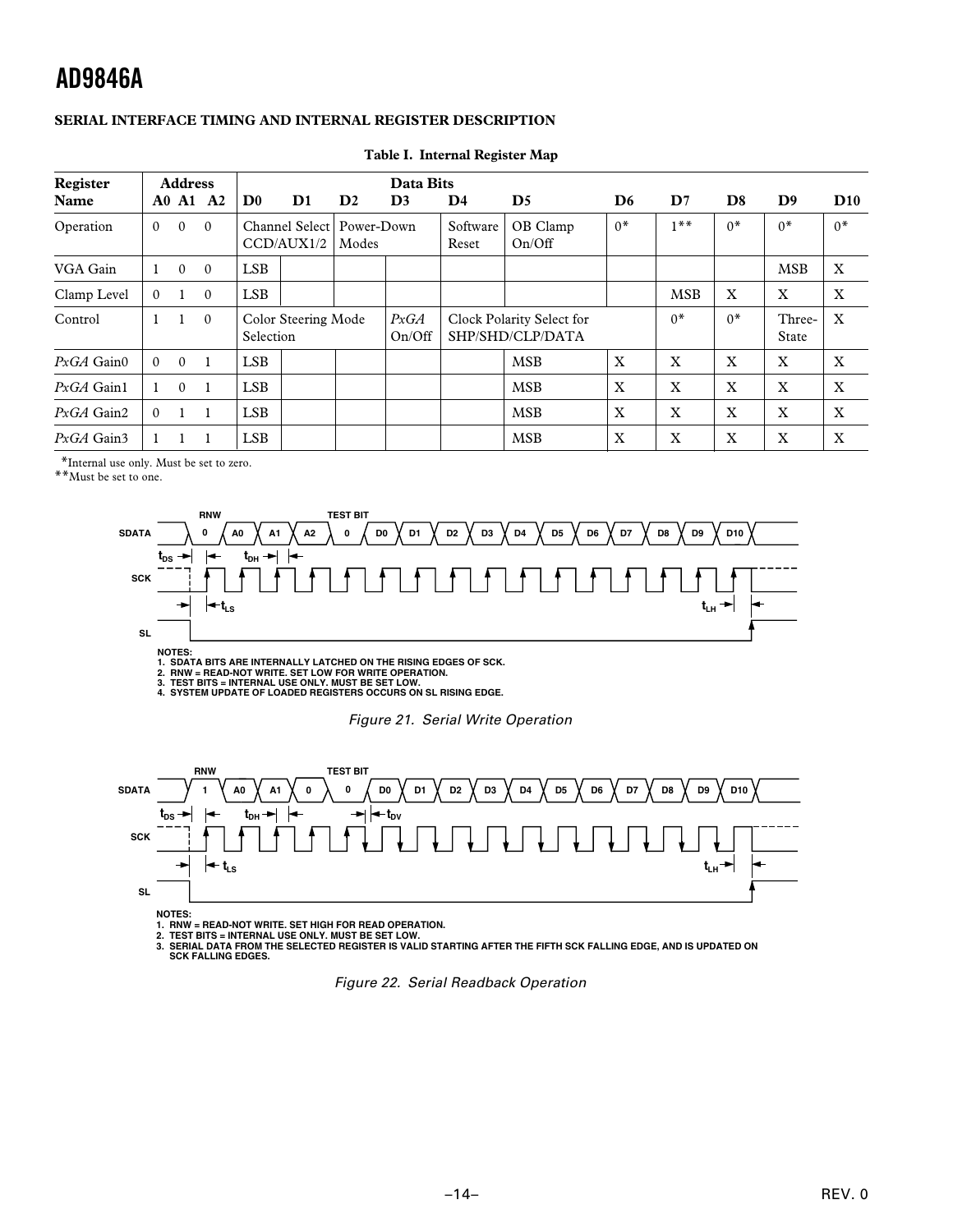

NOTES:<br>1. ANY NUMBER OF ADJACENT REGISTERS MAY BE LOADED SEQUENTIALLY, BEGINNING WITH THE LOWEST ADDRESS AND INCREMENTING ONE ADDRESS AT A TIME.<br>2. WHEN SEQUENTIALLY LOADING MULTIPLE REGISTERS, THE EXACT REGISTER LENGTH (

Figure 23. Continuous Serial Write Operation to All Registers



Figure 24. Continuous Serial Write Operation to All PxGA Gain Registers

| Table II. Operation Register Contents (Default Value x000) |  |  |  |
|------------------------------------------------------------|--|--|--|
|                                                            |  |  |  |

| $\mathbf{D}10$ | D9    |                 | D8 D7 D6 | <b>Optical Black Clamp</b><br>D5 | Reset<br>D4           | D3 D2 |  | <b>Power-Down Modes</b> | $D1$ $D0$ |          | <b>Channel Selection</b> |
|----------------|-------|-----------------|----------|----------------------------------|-----------------------|-------|--|-------------------------|-----------|----------|--------------------------|
| $0*$           | $0^*$ | $0^*$ 1** $0^*$ |          | Enable Clamping                  | 0 Normal              |       |  | 0 Normal Power          |           | $\Omega$ | CCD Mode                 |
|                |       |                 |          | Disable Clamping                 | 1 Reset All Registers |       |  | 1 Fast Recovery         |           |          | AUX1 Mode                |
|                |       |                 |          |                                  | to Default            |       |  | 0 Standby               |           | $\Omega$ | AUX2 Mode                |
|                |       |                 |          |                                  |                       |       |  | Total Power-Down        |           |          | Test Only                |

\*Must be set to zero.

\*\*Set to one.

|  |  |  |  |  | Table III. VGA Gain Register Contents (Default Value x096) |
|--|--|--|--|--|------------------------------------------------------------|
|--|--|--|--|--|------------------------------------------------------------|

| D10 | <b>MSB</b><br>D <sub>9</sub> | D <sub>8</sub> | $\mathbf{D}7$ | D <sub>6</sub> | D5                    | D4 | D <sub>3</sub> | D2 | $\mathbf{D}1$ | <b>LSB</b><br>$\mathbf{D}^0$ | Gain (dB)        |
|-----|------------------------------|----------------|---------------|----------------|-----------------------|----|----------------|----|---------------|------------------------------|------------------|
| X   | $\mathbf{0}$                 | $\mathbf{0}$   | $\Omega$      |                | $\Omega$<br>$\bullet$ |    |                |    |               |                              | 2.0<br>$\bullet$ |
|     |                              |                |               |                |                       |    |                |    |               | $\mathbf{0}$                 | 35.965<br>36.0   |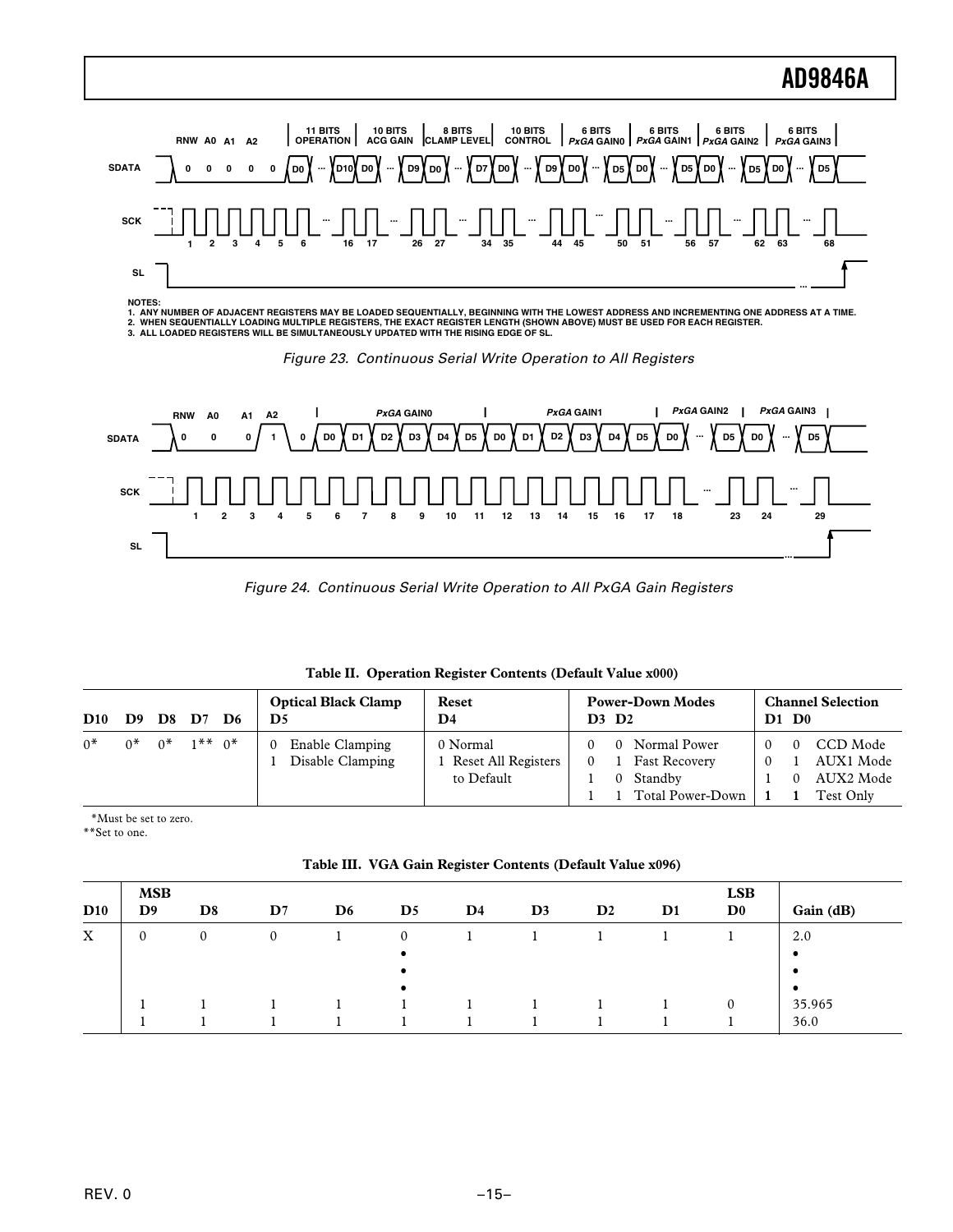| D10 | D <sub>9</sub> | D <sub>8</sub> | <b>MSB</b><br>$\mathbf{D}7$ | D <sub>6</sub> | D <sub>5</sub> | $\mathbf{D}4$ | D <sub>3</sub> | $\mathbf{D}2$ | $\mathbf{D}1$ | <b>LSB</b><br>$\mathbf{D}0$ | Clamp Level (LSB) |
|-----|----------------|----------------|-----------------------------|----------------|----------------|---------------|----------------|---------------|---------------|-----------------------------|-------------------|
| X   | X              | X              | $\theta$                    | $\mathbf{0}$   | 0              | $\mathbf{0}$  | $\mathbf{0}$   | $\mathbf{0}$  | $\mathbf{0}$  | $\Omega$                    | 0                 |
|     |                |                | $\Omega$                    |                |                | $\mathbf{0}$  | $\mathbf{0}$   | $\mathbf{0}$  | 0             |                             | 0.25              |
|     |                |                | $\Omega$                    | 0              |                | $\mathbf{0}$  | $\Omega$       | $\mathbf{0}$  |               |                             | 0.5               |
|     |                |                |                             |                |                |               |                |               |               |                             |                   |
|     |                |                |                             |                |                |               |                |               |               |                             |                   |
|     |                |                |                             |                |                |               |                |               |               |                             |                   |
|     |                |                |                             |                |                |               |                |               |               | $\Omega$                    | 63.5              |
|     |                |                |                             |                |                |               |                |               |               |                             | 63.75             |

**Table IV. Clamp Level Register Contents (Default Value x080)**

# **Table V. Control Register Contents (Default Value x000)**

| D10           | Data Out<br>D9        | D8.  | D7    | <b>DATACLK</b><br>D6                                                            | <b>CLP/PBLK</b><br>D5       | <b>SHP/SHD</b><br>D4 | PxGA<br>$D3***$                       |                            | D <sub>2</sub> D <sub>1</sub> D <sub>0</sub> | <b>Color Steering Modes</b>                                                                                                 |
|---------------|-----------------------|------|-------|---------------------------------------------------------------------------------|-----------------------------|----------------------|---------------------------------------|----------------------------|----------------------------------------------|-----------------------------------------------------------------------------------------------------------------------------|
| X<br>$\Omega$ | Enable<br>Three-State | $0*$ | $0^*$ | 0 Rising Edge Trigger<br>1 Falling Edge Trigger   1 Active High   1 Active High | 0 Active Low   0 Active Low |                      | 0 Disable $\vert 0 \vert$<br>1 Enable | 10<br>$\theta$<br>$\theta$ | $\Omega$<br>$\Omega$                         | 0 Steering Disabled<br>1 Mosaic Separate<br>0 Interlace<br>$1.3$ -Color<br>$0.4$ -Color<br>1 VD Selected<br>0 Mosaic Repeat |

\*Must be set to zero.

\*\*When D3 = 0 (*PxGA* disabled) the *PxGA* gain is fixed to 4 dB.

| D10                       | D <sub>9</sub> | D <sub>8</sub> | $\mathbf{D}7$ | D <sub>6</sub> | <b>MSB</b><br>$\mathbf{D}5$ | $\mathbf{D}4$ | D3           | $\mathbf{D}2$ | $\mathbf{D}1$ | <b>LSB</b><br>$\mathbf{D}0$ | Gain (dB)*            |
|---------------------------|----------------|----------------|---------------|----------------|-----------------------------|---------------|--------------|---------------|---------------|-----------------------------|-----------------------|
| $\boldsymbol{\mathrm{X}}$ | X              | X              | $\mathbf X$   | X              | $\boldsymbol{0}$            |               |              |               |               |                             | $+10.0$               |
|                           |                |                |               |                | $\Omega$                    | $\theta$      | $\theta$     | $\Omega$      | $\Omega$      | $\Omega$                    | ٠<br>$+4.3$<br>$+4.0$ |
|                           |                |                |               |                |                             | $\mathbf{0}$  | $\mathbf{0}$ | $\mathbf{0}$  | $\mathbf{0}$  | $\mathbf{0}$                | $-2.0$                |

\*Control Register Bit D3 must be set High (*PxGA* Enable) to use the *PxGA* Gain Registers.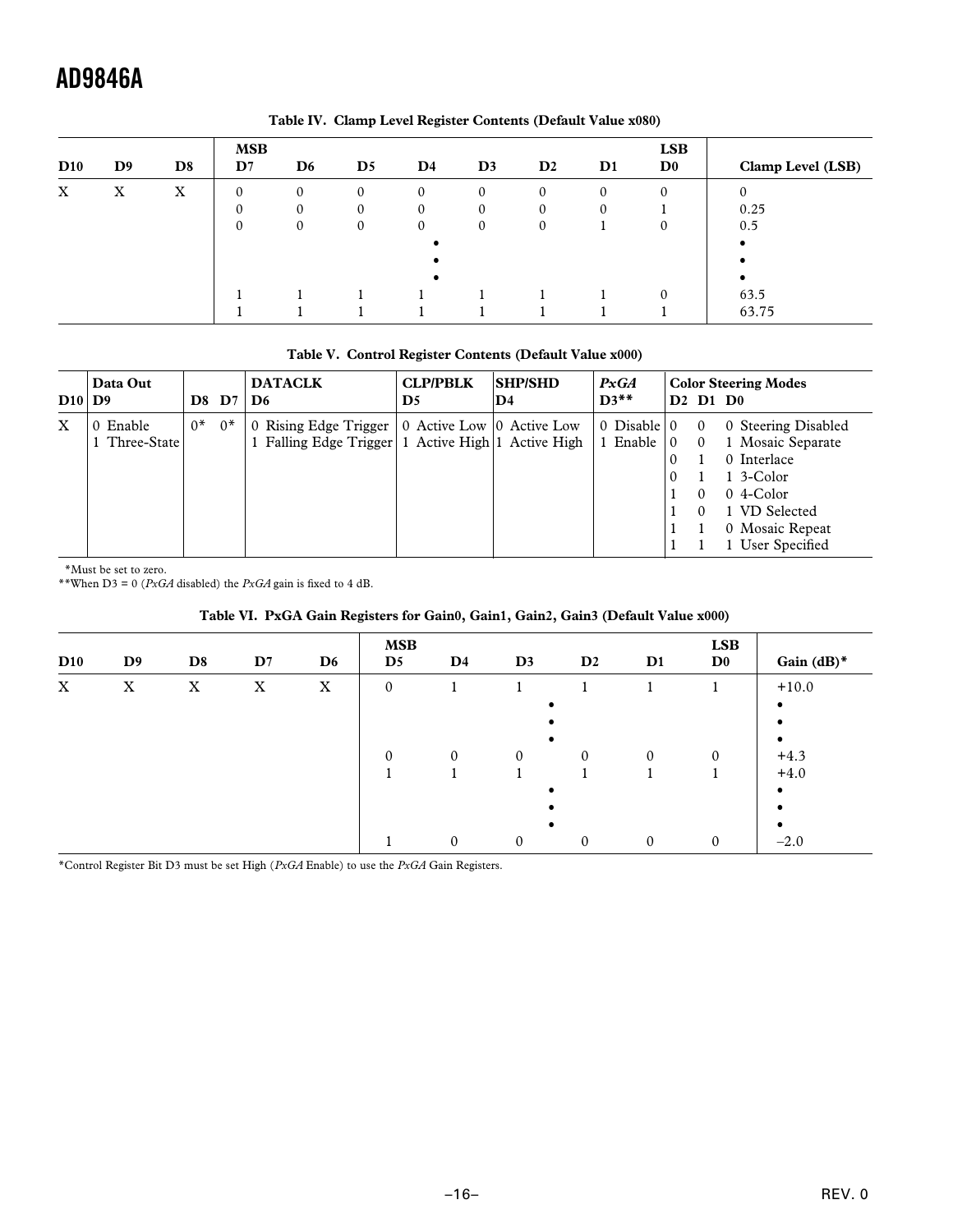### **CIRCUIT DESCRIPTION AND OPERATION**

The AD9846A signal processing chain is shown in Figure 25. Each processing step is essential in achieving a high-quality image from the raw CCD pixel data.

### **DC Restore**

To reduce the large dc offset of the CCD output signal, a dcrestore circuit is used with an external 0.1 µF series coupling capacitor. This restores the dc level of the CCD signal to approximately 1.5 V, to be compatible with the 3 V single supply of the AD9846A.

### **Correlated Double Sampler**

The CDS circuit samples each CCD pixel twice to extract the video information and reject low-frequency noise. The timing shown in Figure 5 illustrates how the two CDS clocks, SHP and SHD, are used to sample the reference level and data level of the CCD signal respectively. The CCD signal is sampled on the rising edges of SHP and SHD. Placement of these two clock signals is critical in achieving the best performance from the CCD. An internal SHP/SHD delay  $(t_{ID})$  of 3 ns is caused by internal propagation delays.

### **Input Clamp**

A line-rate input clamping circuit is used to remove the CCD's optical black offset. This offset exists in the CCD's shielded black reference pixels. Unlike some AFE architectures, the AD9846A removes this offset in the input stage to minimize the effect of a

gain change on the system black level, usually called the "gain step." Another advantage of removing this offset at the input stage is to maximize system headroom. Some area CCDs have large black level offset voltages, which, if not corrected at the input stage, can significantly reduce the available headroom in the internal circuitry when higher VGA gain settings are used.

Horizontal timing is shown in Figure 6. It is recommended that the CLPDM pulse be used during valid CCD dark pixels. CLPDM may be used during the optical black pixels, either together with CLPOB or separately. The CLPDM pulse should be a minimum of 4 pixels wide.

### *PxGA*

The *PxGA* provides separate gain adjustment for the individual color pixels. A programmable gain amplifier with four separate values, the *PxGA* has the capability to "multiplex" its gain value on a pixel-to-pixel basis. This allows lower output color pixels to be gained up to match higher output color pixels. Also, the *PxGA* may be used to adjust the colors for white balance, reducing the amount of digital processing that is needed. The four different gain values are switched according to the "Color Steering" circuitry. Seven different color steering modes for different types of CCD color filter arrays are programmed in the AD9846A's Control Register. For example, Mosaic Separate steering mode accommodates the popular "Bayer" arrangement of Red, Green, and Blue filters (see Figure 26).



Figure 25. CCD-Mode Block Diagram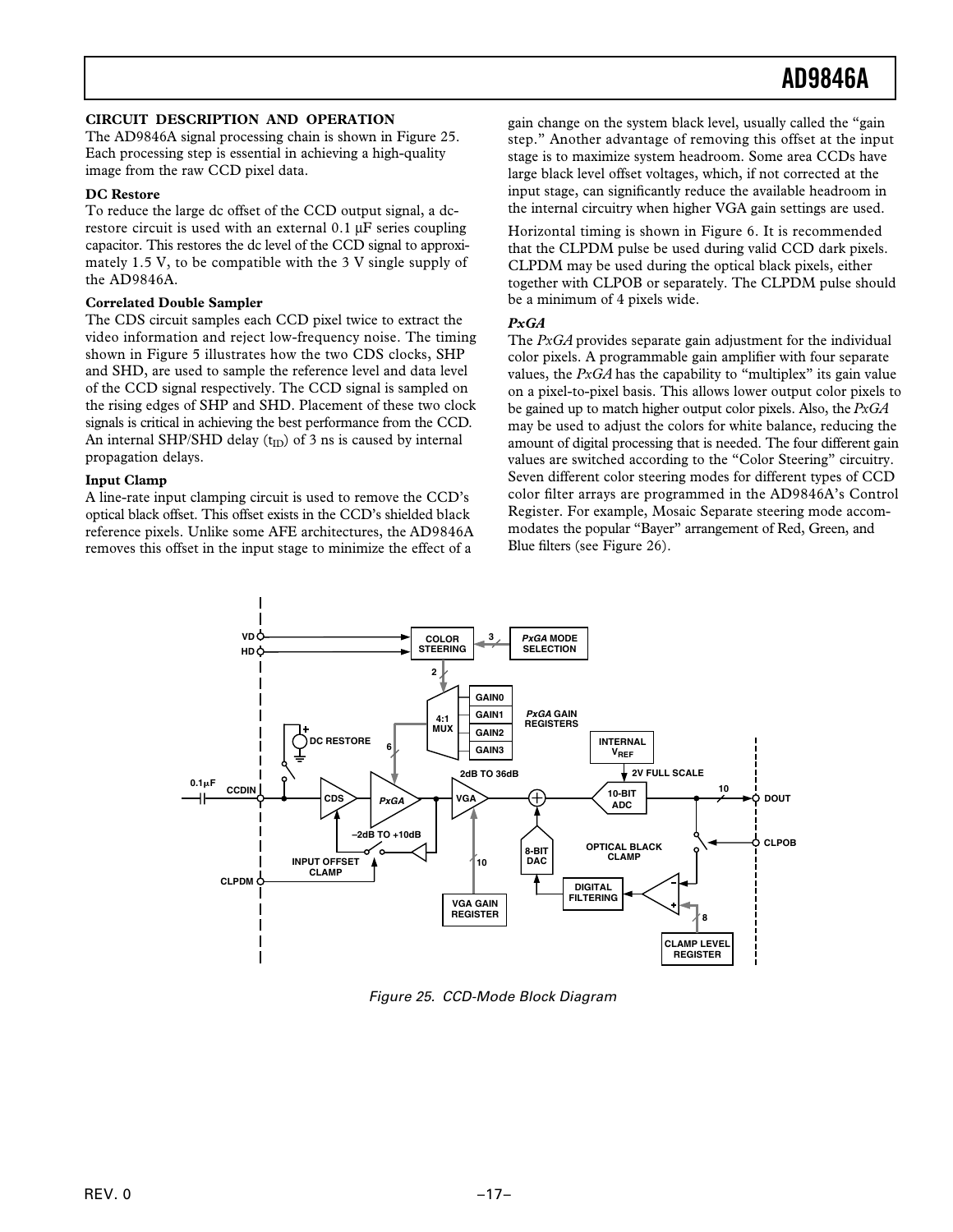

Figure 26. CCD Color Filter Example: Progressive Scan



Figure 27. CCD Color Filter Example: Interlaced

The same Bayer pattern can also be interlaced, and the VD Selected mode should be used with this type of CCD (see Figure 27). The Color Steering performs the proper multiplexing of the R, G, and B gain values (loaded into the *PxGA* gain registers), and is synchronized by the user with vertical (VD) and horizontal (HD) sync pulses. For more detailed information, see the *PxGA* Timing section. The *PxGA* gain for each of the four channels is variable from  $-2$  dB to  $+10$  dB, controlled in 64 steps through the serial interface. The *PxGA* gain curve is shown in Figure 28.



Figure 28. PxGA Gain Curve

### **Variable Gain Amplifier**

The VGA stage provides a gain range of 2 dB to 36 dB, programmable with 10-bit resolution through the serial digital interface. Combined with 4 dB from the *PxGA* stage, the total gain range

for the AD9846A is 6 dB to 40 dB. The minimum gain of 6 dB is needed to match a 1 V input signal with the ADC full-scale range of 2 V. When compared to 1 V full-scale systems (such as ADI's AD9803), the equivalent gain range is 0 dB to 34 dB.

The VGA gain curve is divided into two separate regions. When the VGA Gain Register code is between 0 and 511, the curve follows a  $(1 + x)/(1 - x)$  shape, which is similar to a "linear-indB" characteristic. From code 512 to code 1023, the curve follows a "linear-in-dB" shape. The exact VGA gain can be calculated for any Gain Register value by using the following two equations:

| Code Range Gain Equation (dB) |  |
|-------------------------------|--|
|                               |  |

| 0–511     | $Gain = 20 log_{10} ([658 + code]/[658 - code]) - 0.4$ |
|-----------|--------------------------------------------------------|
| 512 –1023 | $Gain = (0.0354)(code) - 0.4$                          |

As shown in the CCD Mode Specifications, only the VGA gain range from 2 dB to 36 dB has tested and guaranteed accuracy. This corresponds to a VGA gain code range of 91 to 1023. The Gain Accuracy Specifications also include the *PxGA* gain of 4 dB, for a total gain range of 6 dB to 40 dB.



Figure 29. VGA Gain Curve (Gain from PxGA Not Included)

### **Optical Black Clamp**

The optical black clamp loop is used to remove residual offsets in the signal chain, and to track low-frequency variations in the CCD's black level. During the optical black (shielded) pixel interval on each line, the ADC output is compared with a fixed black level reference, selected by the user in the Clamp Level Register. Any value between 0 LSB and 64 LSB may be programmed, with 8-bit resolution. The resulting error signal is filtered to reduce noise, and the correction value is applied to the ADC input through a D/A converter. Normally, the optical black clamp loop is turned on once per horizontal line, but this loop can be updated more slowly to suit a particular application. If external digital clamping is used during the post processing, the AD9846A's optical black clamping may be disabled using Bit D5 in the Operation Register (see Serial Interface Timing and Internal Register Description section). When the loop is disabled, the Clamp Level Register may still be used to provide programmable offset adjustment.

Horizontal timing is shown in Figure 6. The CLPOB pulse should be placed during the CCD's optical black pixels. It is recommended that the CLPOB pulse duration be at least 20 pixels wide to minimize clamp noise. Shorter pulsewidths may be used, but clamp noise may increase, and the ability to track low-frequency variations in the black level will be reduced.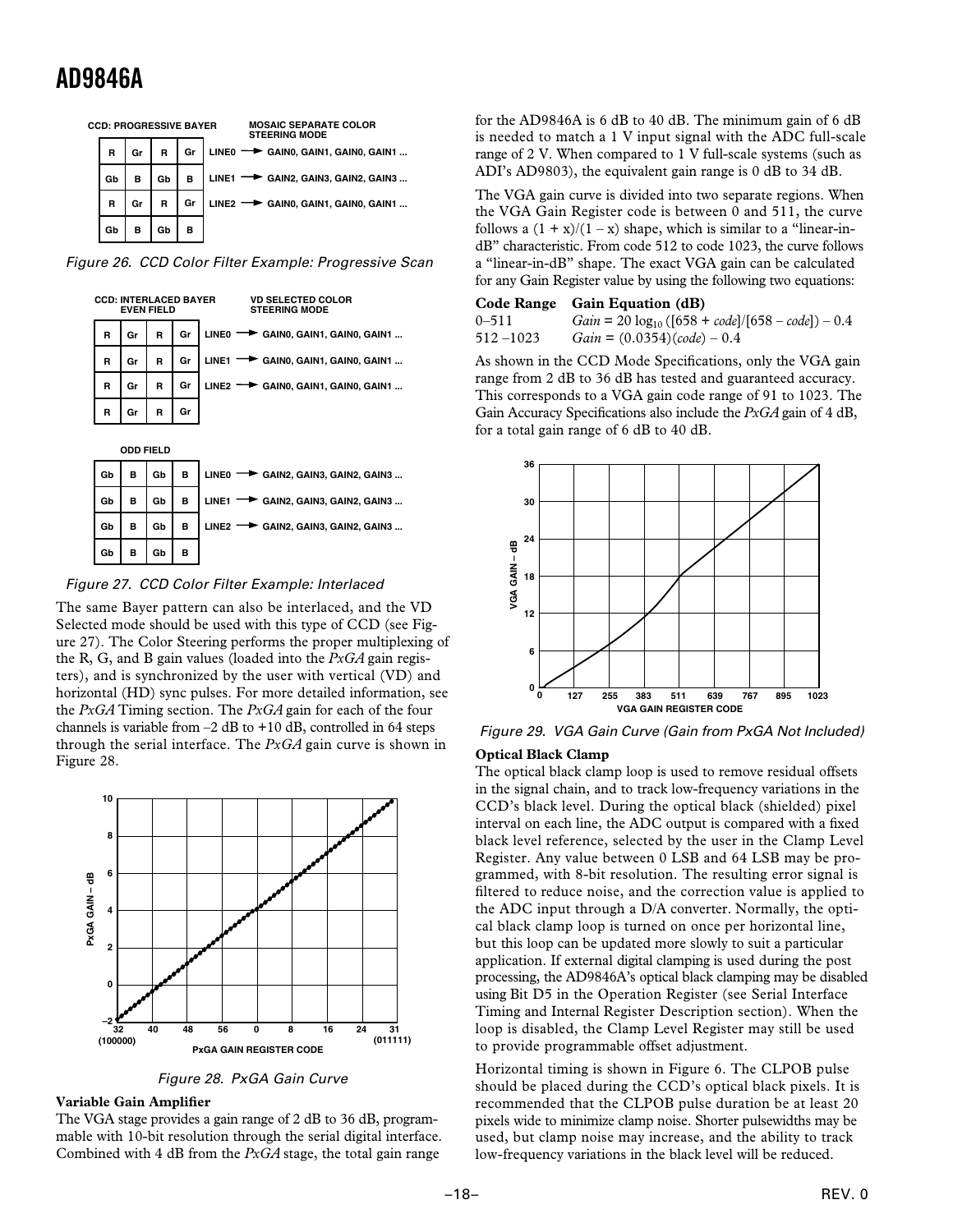### **A/D Converter**

The AD9846A uses high-performance ADC architecture, optimized for high speed and low power. Differential Nonlinearity (DNL) performance is typically better than 0.5 LSB, as shown in TPC 2. Instead of the 1 V full-scale range used by the earlier AD9801 and AD9803 products from Analog Devices, the AD9846A ADC uses a 2 V input range. Better noise performance results from using a larger ADC full-scale range (see TPC 3).

### **AUX1 Mode**

For applications that do not require CDS, the AD9846A can be configured to sample ac-coupled waveforms. Figure 30 shows the circuit configuration for using the AUX1 channel input (Pin 36). A single 0.1 µF ac-coupling capacitor is needed between the input signal driver and the AUX1IN pin. An on-chip dc-bias circuit sets the average value of the input signal to approximately 0.4 V, which is referenced to the midscale code of the ADC. The VGA Gain register provides a gain range of 0 dB to 36 dB in this mode of operation (see VGA Gain Curve, Figure 29). The VGA gains up the signal level with respect to the 0.4 V bias

level. Signal levels above the bias level will be further increased to a higher ADC code, while signal levels below the bias level will be further decreased to a lower ADC code.

### **AUX2 Mode**

For sampling video-type waveforms, such as NTSC and PAL signals, the AUX2 channel provides black level clamping, gain adjustment, and A/D conversion. Figure 31 shows the circuit configuration for using the AUX2 channel input (Pin 34). A external 0.1 µF blocking capacitor is used with the on-chip video clamp circuit, to level-shift the input signal to a desired reference level. The clamp circuit automatically senses the most negative portion of the input signal, and adjusts the voltage across the input capacitor. This forces the black level of the input signal to be equal to the value programmed into the Clamp Level register (see Serial Interface Register Description). The VGA provides gain adjustment from 0 dB to 18 dB. The same VGA Gain register is used, but only the 9 MSBs of the gain register are used (see Table VII.)



Figure 30. AUX1 Circuit Configuration



Figure 31. AUX2 Circuit Configuration

| Table VII. VGA Gain Register Used for AUX2-Mode |  |  |
|-------------------------------------------------|--|--|
|                                                 |  |  |

| D <sub>10</sub> | <b>MSB</b><br>D <sub>9</sub> | D <sub>8</sub> | $\mathbf{D}7$     | D6                      | D5                     | D4            | D <sub>3</sub> | $\mathbf{D}2$ | D1              | <b>LSB</b><br>$\mathbf{D}^{\mathbf{0}}$ | Gain (dB)               |
|-----------------|------------------------------|----------------|-------------------|-------------------------|------------------------|---------------|----------------|---------------|-----------------|-----------------------------------------|-------------------------|
| $\mathbf X$     |                              | X<br>0         | X<br>$\mathbf{0}$ | $\rm X$<br>$\mathbf{0}$ | X<br>0                 | X<br>$\Omega$ | X<br>$\Omega$  | x<br>$\Omega$ | v<br>$\upsilon$ | $\rm X$<br>0                            | 0.0<br>0.0<br>$\bullet$ |
|                 |                              |                |                   |                         | $\bullet$<br>$\bullet$ |               |                |               |                 |                                         | $\bullet$<br>٠<br>18.0  |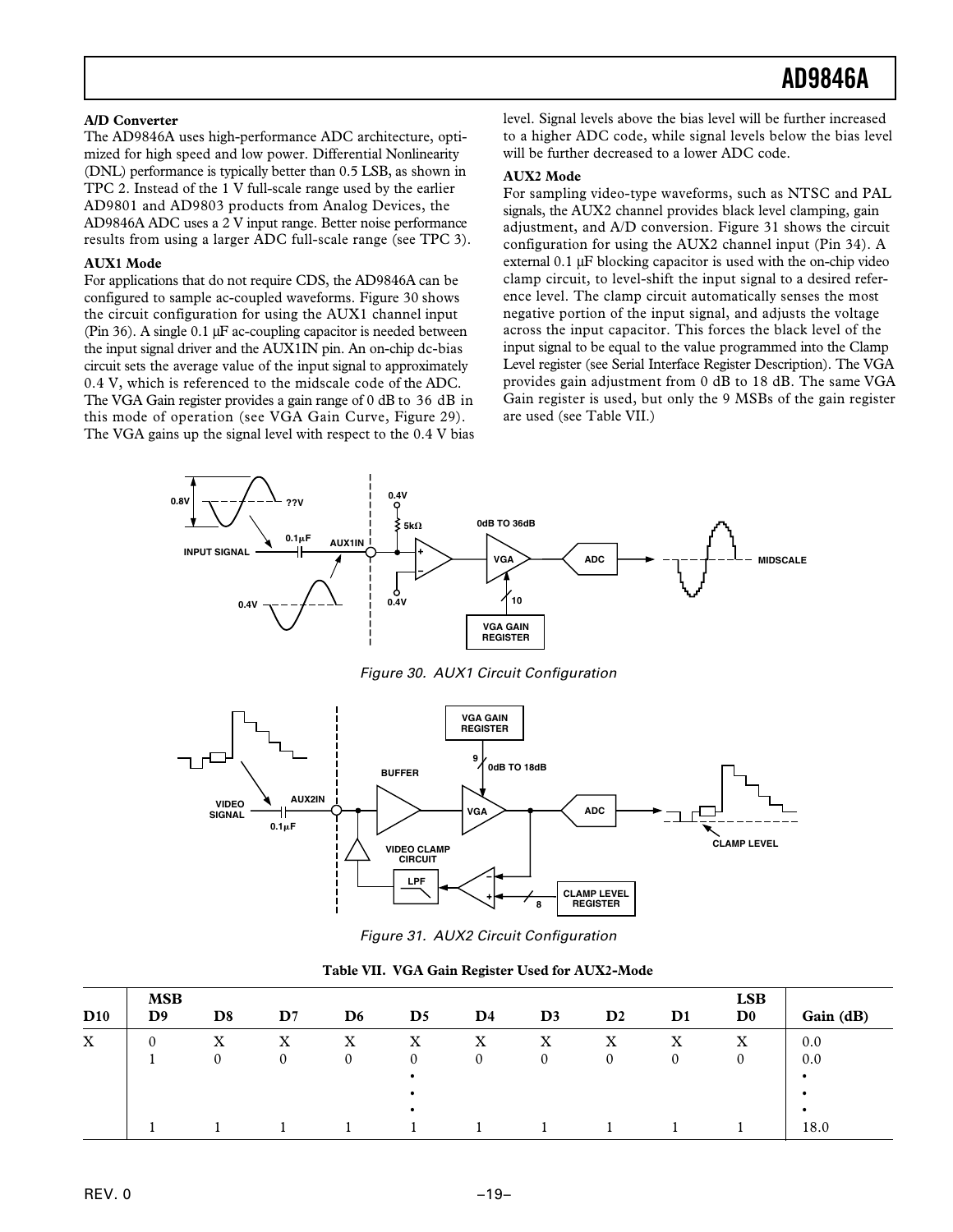### **APPLICATIONS INFORMATION**

The AD9846A is a complete Analog Front End (AFE) product for digital still camera and camcorder applications. As shown in Figure 32, the CCD image (pixel) data is buffered and sent to the AD9846A analog input through a series input capacitor. The AD9846A performs the dc restoration, CDS, gain adjustment, black level correction, and analog-to-digital conversion. The AD9846A's digital output data is then processed by the image

processing ASIC. The internal registers of the AD9846A—used to control gain, offset level, and other functions—are programmed by the ASIC or microprocessor through a 3-wire serial digital interface. A system timing generator provides the clock signals for both the CCD and the AFE.



Figure 32. System Applications Diagram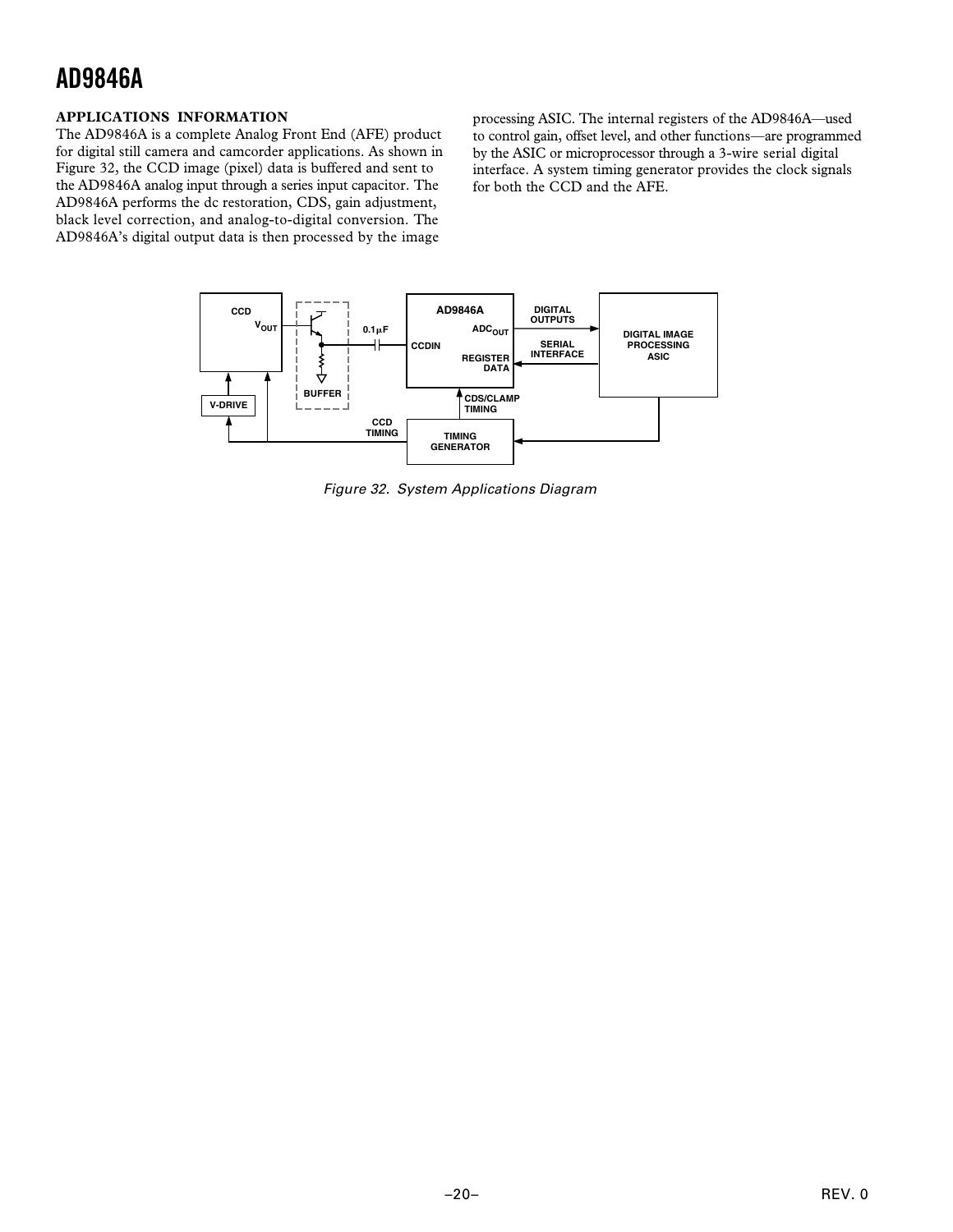

Figure 33. Recommended Circuit Configuration for CCD-Mode

### **Internal Power-On Reset Circuitry**

After power-on, the AD9846A will automatically reset all internal registers and perform internal calibration procedures. This takes approximately 1 ms to complete. During this time, normal clock signals and serial write operations may occur. However, serial register writes will be ignored until the internal reset operation is completed. Pin 43 (formerly RSTB on the AD984x non-A products) is no longer used for the reset operation. Toggling Pin 43 in the AD9846A will have no effect.

### **Grounding and Decoupling Recommendations**

As shown in Figure 33, a single ground plane is recommended for the AD9846A. This ground plane should be as continuous as possible, particularly around Pins 25 through 39. This will ensure that all analog decoupling capacitors provide the lowest possible impedance path between the power and bypass pins and their respective ground pins. All decoupling capacitors should be located as close as possible to the package pins.

A single clean power supply is recommended for the AD9846A, but a separate digital driver supply may be used for DRVDD (Pin 13). DRVDD should always be decoupled to DRVSS (Pin 14), which should be connected to the analog ground plane. Advantages of using a separate digital driver supply include using a lower voltage (2.7 V) to match levels with a 2.7 V ASIC, reducing digital power dissipation, and reducing potential noise coupling. If the digital outputs (Pins 3–12) must drive a load larger than 20 pF, buffering is recommended to reduce digital code transition noise. Alternatively, placing series resistors close to the digital output pins may also help reduce noise.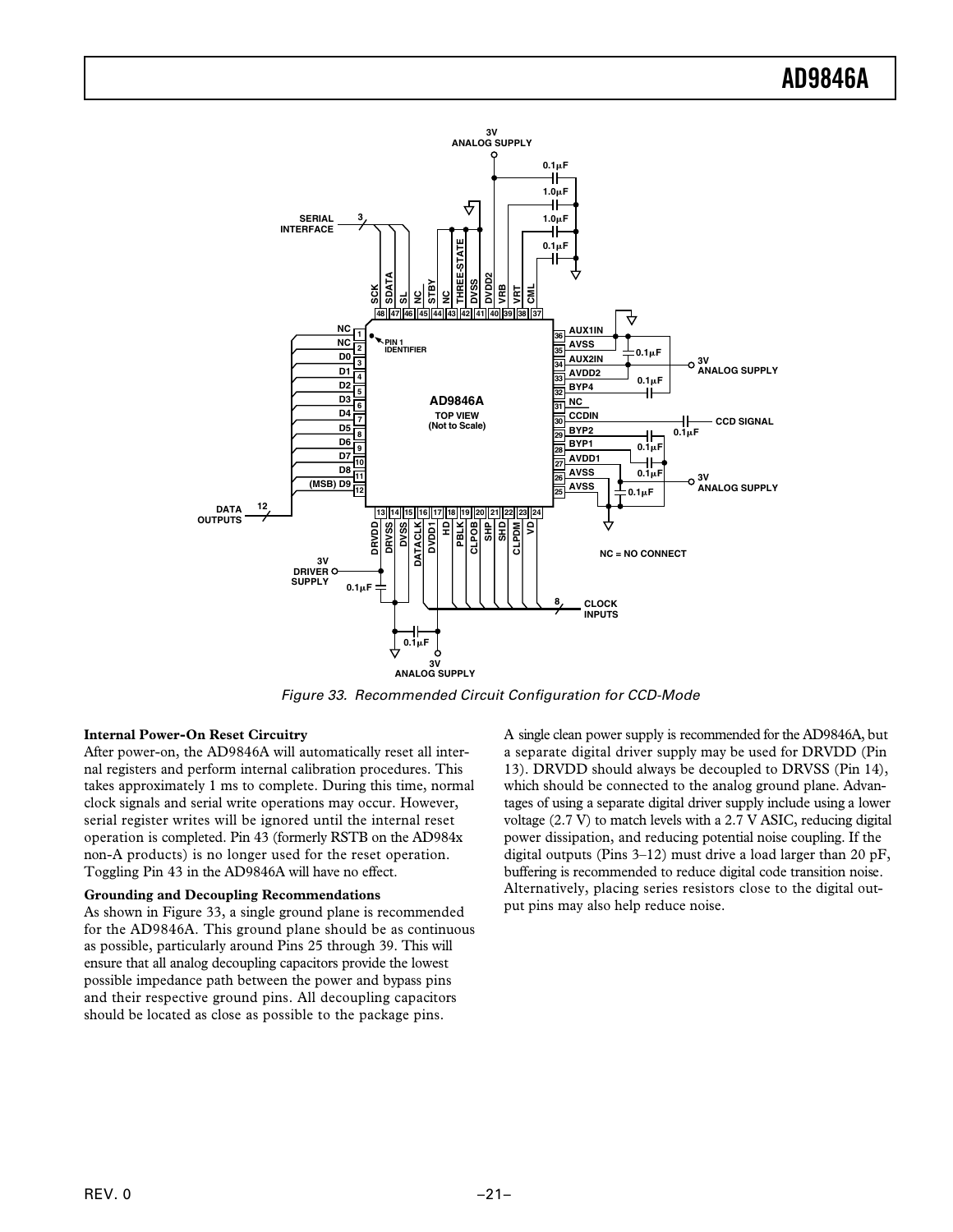### **OUTLINE DIMENSIONS**

Dimensions shown in inches and (mm).